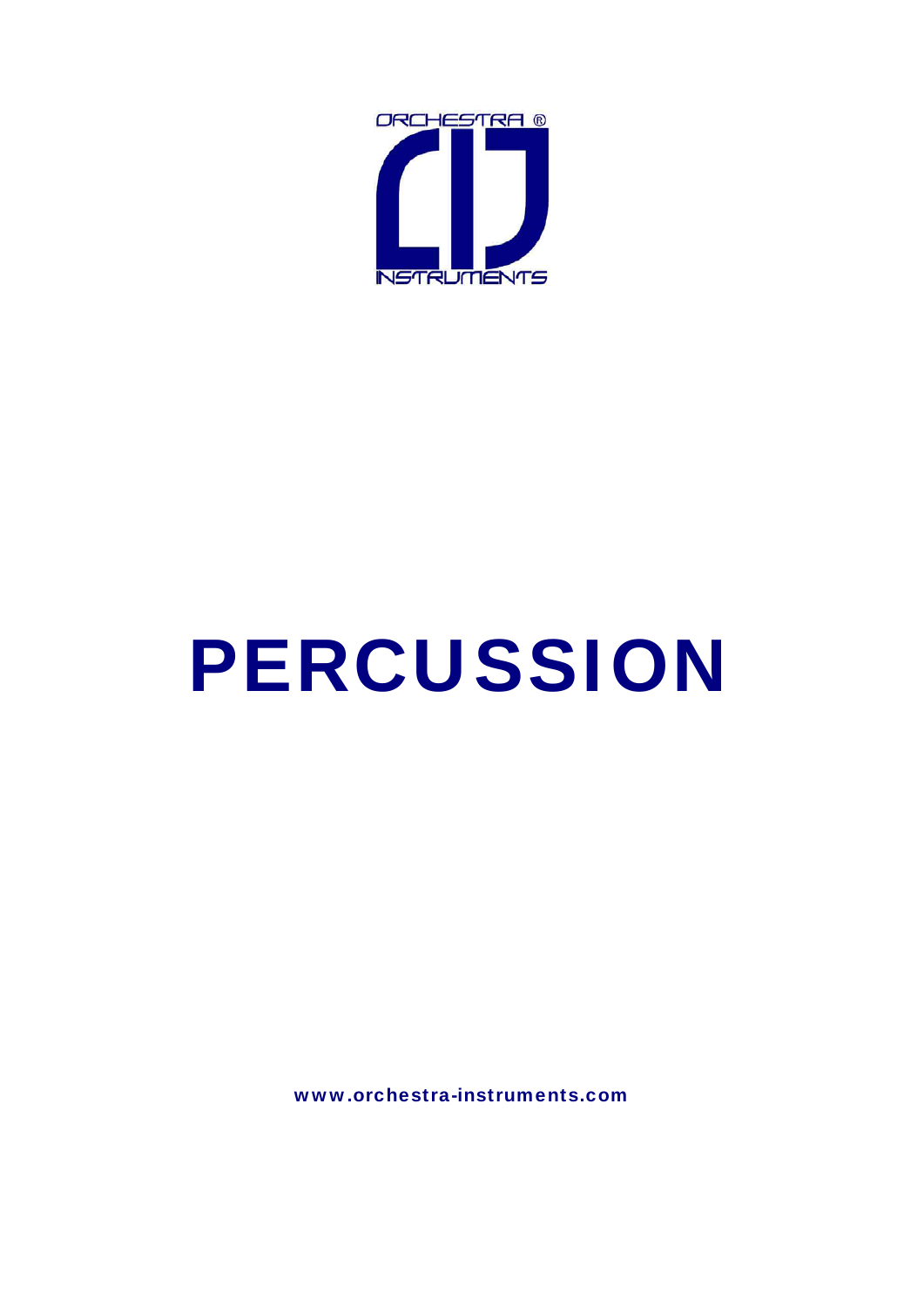#### **Bass\_drum**

| <b>Sample Name</b> | <b>Bit Rate</b> | <b>Sample Rate</b> | <b>Byte Amt</b> | Lo Vel       | <b>Hi Vel</b> |
|--------------------|-----------------|--------------------|-----------------|--------------|---------------|
| Bass_drum_A#1      | 24              | 96000              | 2460048         | $\Omega$     | 127           |
| Bass_drum_A1       | 24              | 96000              | 1242258         | $\Omega$     | 127           |
| Bass_drum_B1       | 24              | 96000              | 1371444         | $\Omega$     | 127           |
| Bass_drum_C#1      | 24              | 96000              | 1611420         | $\Omega$     | 127           |
| Bass_drum_C1       | 24              | 96000              | 1809390         | $\Omega$     | 127           |
| Bass_drum_D#1      | 24              | 96000              | 1578480         | $\Omega$     | 127           |
| Bass_drum_D1       | 24              | 96000              | 2850786         | $\mathbf{O}$ | 127           |
| Bass_drum_E1       | 24              | 96000              | 2767086         | $\Omega$     | 127           |
| Bass_drum_F#1      | 24              | 96000              | 2780436         | $\Omega$     | 127           |
| Bass_drum_F1       | 24              | 96000              | 1359060         | $\Omega$     | 127           |
| Bass_drum_G#1      | 24              | 96000              | 2584596         | $\Omega$     | 127           |
| Bass_drum_G1       | 24              | 96000              | 1496352         | $\Omega$     | 127           |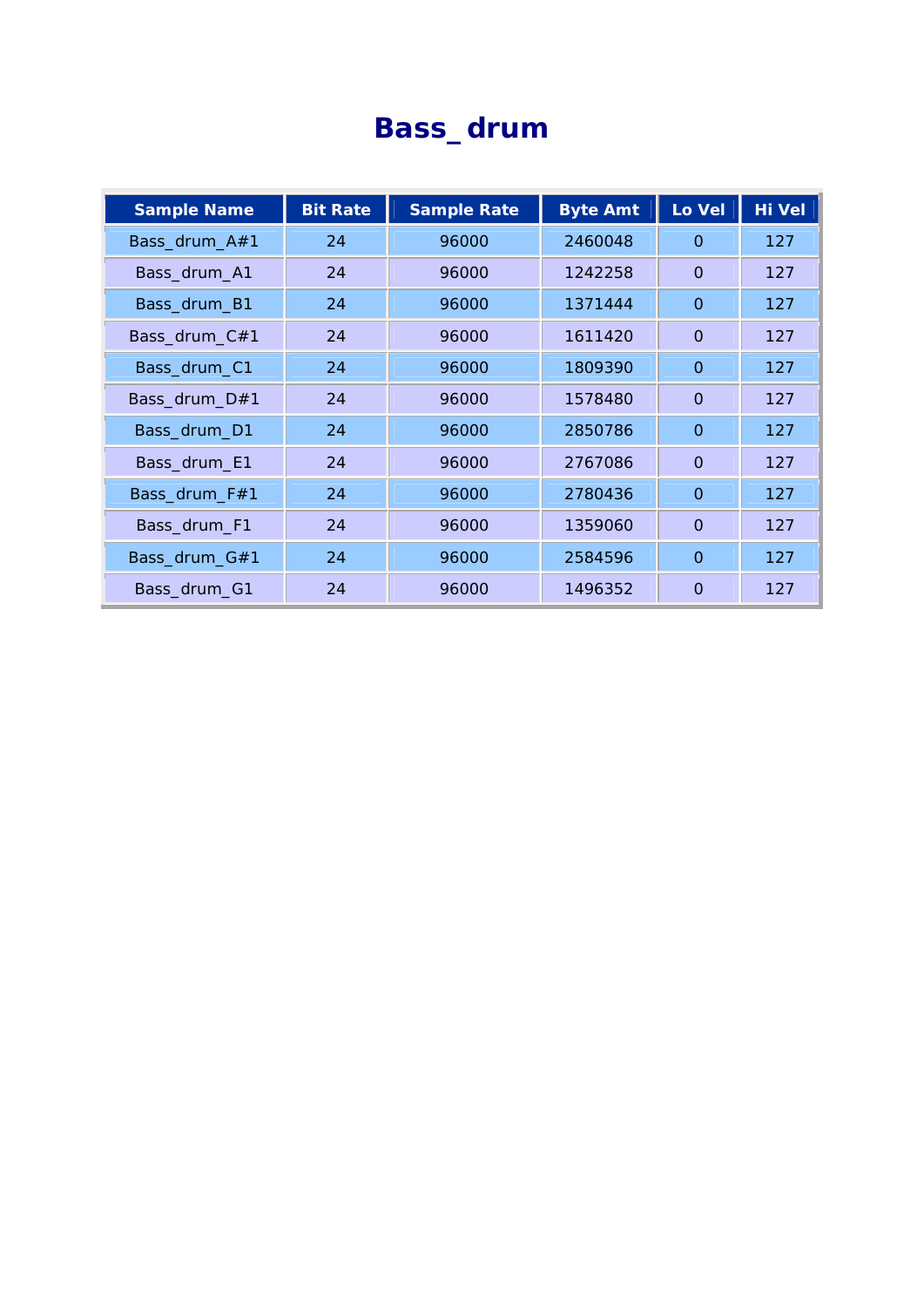# **Bass\_drum\_roll**

| <b>Sample Name</b> | <b>Bit Rate</b> | <b>Sample Rate</b> | <b>Byte Amt</b> | Lo Vel       | <b>Hi Vel</b> |
|--------------------|-----------------|--------------------|-----------------|--------------|---------------|
| Bass_drum_roll_A#1 | 24              | 96000              | 6097920         | 0            | 127           |
| Bass_drum_roll_A1  | 24              | 96000              | 6189702         | $\Omega$     | 127           |
| Bass_drum_roll_B1  | 24              | 96000              | 6095370         | $\Omega$     | 127           |
| Bass_drum_roll_C#1 | 24              | 96000              | 6238974         | $\mathbf{O}$ | 127           |
| Bass_drum_roll_C1  | 24              | 96000              | 6191652         | $\Omega$     | 127           |
| Bass_drum_roll_D#1 | 24              | 96000              | 6263358         | $\Omega$     | 127           |
| Bass_drum_roll_D1  | 24              | 96000              | 6011718         | $\Omega$     | 127           |
| Bass_drum_roll_E1  | 24              | 96000              | 6095520         | $\Omega$     | 127           |
| Bass_drum_roll_F#1 | 24              | 96000              | 6171378         | $\Omega$     | 127           |
| Bass_drum_roll_F1  | 24              | 96000              | 6321990         | $\Omega$     | 127           |
| Bass_drum_roll_G#1 | 24              | 96000              | 6210354         | $\Omega$     | 127           |
| Bass_drum_roll_G1  | 24              | 96000              | 6355008         | $\Omega$     | 127           |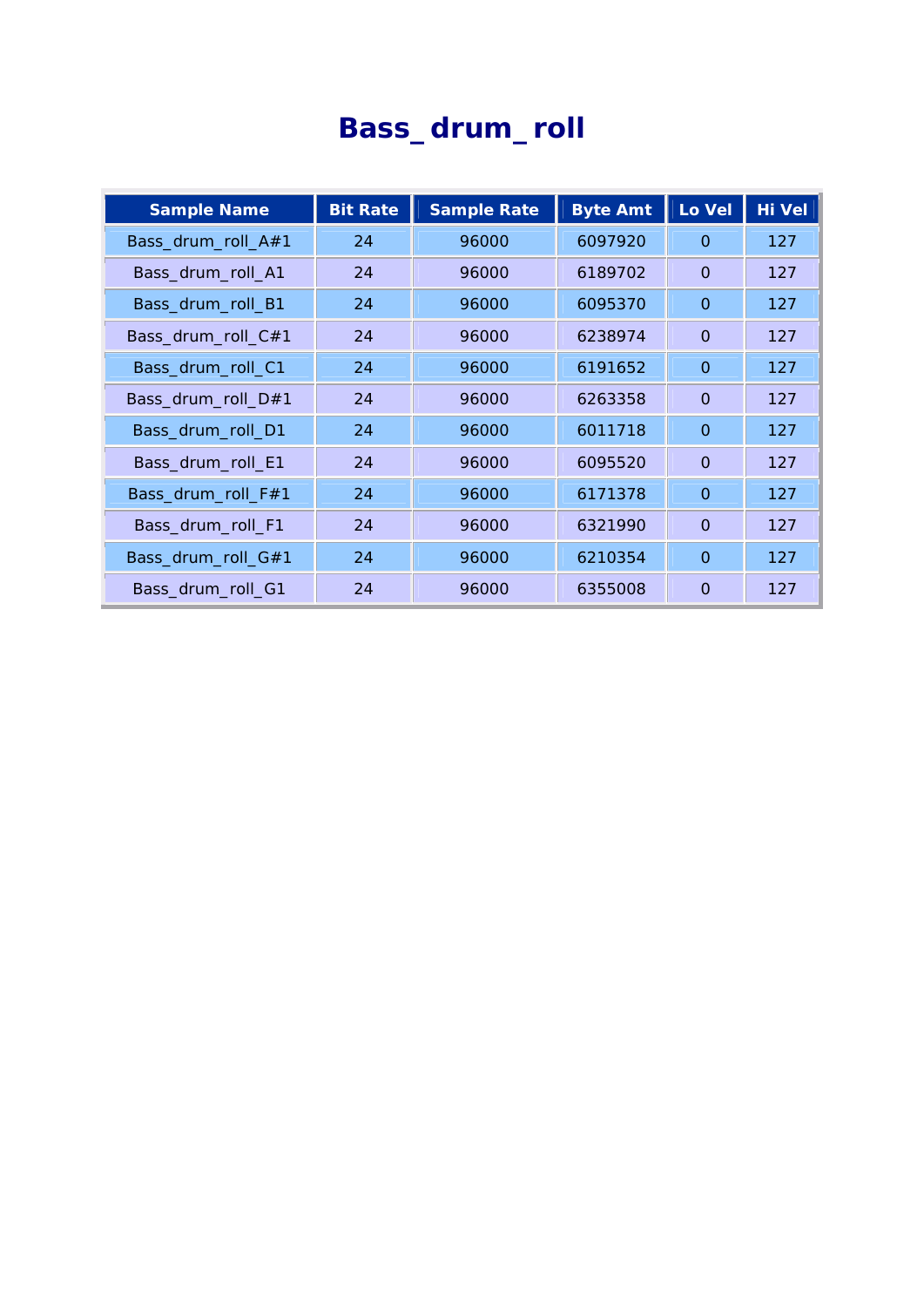#### **Bells**

| <b>Sample Name</b> | <b>Bit Rate</b> | <b>Sample Rate</b> | <b>Byte Amt</b> | Lo Vel              | Hi Vel |
|--------------------|-----------------|--------------------|-----------------|---------------------|--------|
| Bells_A#3          | 24              | 96000              | 2046966         | $\mathbf{O}$        | 127    |
| Bells_A#4          | 24              | 96000              | 2108616         | $\mathbf 0$         | 127    |
| Bells_A3           | 24              | 96000              | 2047038         | $\overline{O}$      | 127    |
| Bells_A4           | 24              | 96000              | 2108622         | $\overline{O}$      | 127    |
| Bells_B3           | 24              | 96000              | 1964292         | $\mathbf{O}$        | 127    |
| Bells_B4           | 24              | 96000              | 2125206         | $\overline{O}$      | 127    |
| Bells_C#3          | 24              | 96000              | 2814324         | $\mathbf 0$         | 127    |
| Bells_C#4          | 24              | 96000              | 2183832         | $\mathbf 0$         | 127    |
| Bells_C#5          | 24              | 96000              | 2139408         | $\mathbf{O}$        | 127    |
| Bells_C3           | 24              | 96000              | 2814372         | $\mathsf{O}\xspace$ | 127    |
| Bells_C4           | 24              | 96000              | 2183904         | $\mathbf{O}$        | 127    |
| Bells_C5           | 24              | 96000              | 2139456         | $\mathbf 0$         | 127    |
| Bells_D#3          | 24              | 96000              | 2306556         | $\mathbf{O}$        | 127    |
| Bells_D#4          | 24              | 96000              | 2144964         | $\overline{O}$      | 127    |
| Bells_D3           | 24              | 96000              | 2306562         | $\mathsf{O}\xspace$ | 127    |
| Bells_D4           | 24              | 96000              | 2144970         | $\overline{O}$      | 127    |
| Bells_E3           | 24              | 96000              | 2236242         | $\mathsf{O}\xspace$ | 127    |
| Bells_E4           | 24              | 96000              | 2182128         | $\overline{O}$      | 127    |
| Bells_F#3          | 24              | 96000              | 2054760         | $\mathbf{O}$        | 127    |
| Bells_F#4          | 24              | 96000              | 2037000         | $\overline{O}$      | 127    |
| Bells_F3           | 24              | 96000              | 2054766         | $\mathsf{O}\xspace$ | 127    |
| Bells_F4           | 24              | 96000              | 2037006         | $\mathsf{O}\xspace$ | 127    |
| Bells_G#3          | 24              | 96000              | 2218740         | $\mathsf O$         | 127    |
| Bells_G#4          | 24              | 96000              | 1911684         | $\mathsf{O}\xspace$ | 127    |
| Bells_G3           | 24              | 96000              | 2218776         | $\mathsf O$         | 127    |
| Bells_G4           | 24              | 96000              | 1911696         | $\mathsf{O}\xspace$ | 127    |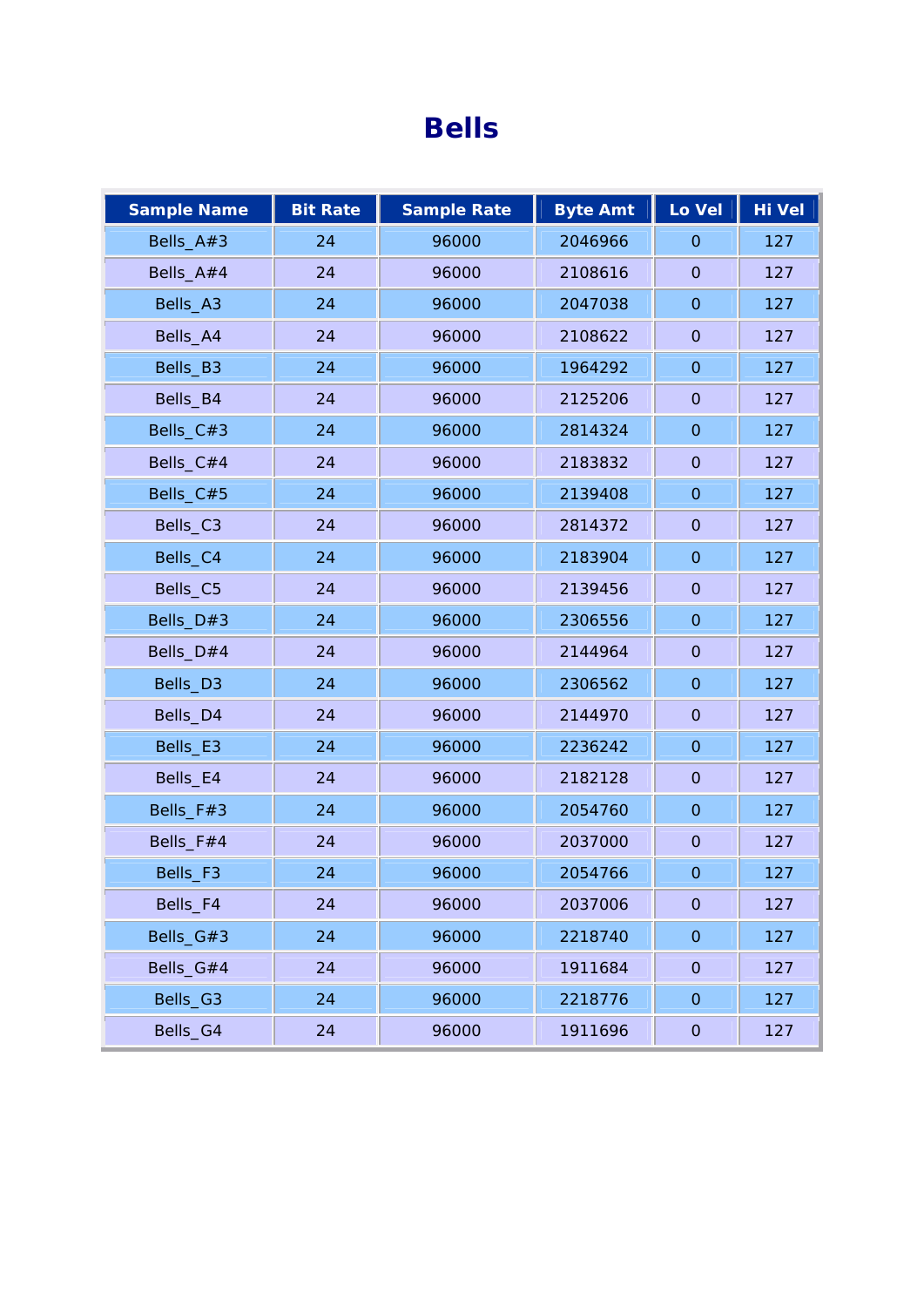## **Celesta**

| <b>Sample Name</b> | <b>Bit Rate</b> | <b>Sample Rate</b> | <b>Byte Amt</b> | Lo Vel              | Hi Vel |
|--------------------|-----------------|--------------------|-----------------|---------------------|--------|
| Celesta_A#4        | 24              | 96000              | 1939806         | $\overline{O}$      | 127    |
| Celesta_A#5        | 24              | 96000              | 2016876         | $\mathbf{O}$        | 127    |
| Celesta_A#6        | 24              | 96000              | 1837074         | $\overline{O}$      | 127    |
| Celesta_A4         | 24              | 96000              | 1940010         | $\mathbf{O}$        | 127    |
| Celesta_A5         | 24              | 96000              | 2017008         | $\overline{O}$      | 127    |
| Celesta_A6         | 24              | 96000              | 1837170         | $\mathbf{O}$        | 127    |
| Celesta_B4         | 24              | 96000              | 2316018         | $\overline{O}$      | 127    |
| Celesta_B5         | 24              | 96000              | 2029692         | $\mathbf{O}$        | 127    |
| Celesta_B6         | 24              | 96000              | 1928586         | $\mathbf 0$         | 127    |
| Celesta_C#4        | 24              | 96000              | 2447148         | $\mathbf{O}$        | 127    |
| Celesta_C#5        | 24              | 96000              | 2198886         | $\overline{O}$      | 127    |
| Celesta_C#6        | 24              | 96000              | 1948194         | $\overline{O}$      | 127    |
| Celesta_C#7        | 24              | 96000              | 2053800         | $\overline{O}$      | 127    |
| Celesta_C4         | 24              | 96000              | 2447244         | $\mathbf{O}$        | 127    |
| Celesta_C5         | 24              | 96000              | 2199030         | $\overline{O}$      | 127    |
| Celesta_C6         | 24              | 96000              | 1948356         | $\mathbf{O}$        | 127    |
| Celesta_C7         | 24              | 96000              | 2053842         | $\overline{O}$      | 127    |
| Celesta_D#4        | 24              | 96000              | 2335398         | $\mathbf{O}$        | 127    |
| Celesta_D#5        | 24              | 96000              | 2032566         | $\mathbf 0$         | 127    |
| Celesta_D#6        | 24              | 96000              | 1981998         | $\mathbf{O}$        | 127    |
| Celesta_D4         | 24              | 96000              | 2335548         | $\overline{O}$      | 127    |
| Celesta_D5         | 24              | 96000              | 2032644         | $\overline{O}$      | 127    |
| Celesta_D6         | 24              | 96000              | 1982172         | $\mathsf O$         | 127    |
| Celesta_E4         | 24              | 96000              | 2287836         | $\overline{O}$      | 127    |
| Celesta_E5         | 24              | 96000              | 1919220         | $\mathsf{O}\xspace$ | 127    |
| Celesta_E6         | 24              | 96000              | 1819968         | $\mathsf{O}\xspace$ | 127    |
| Celesta_F#4        | 24              | 96000              | 2618394         | $\boldsymbol{0}$    | 127    |
| Celesta_F#5        | 24              | 96000              | 1893918         | $\overline{O}$      | 127    |
| Celesta_F#6        | 24              | 96000              | 1985022         | $\mathsf{O}\xspace$ | 127    |
| Celesta_F4         | 24              | 96000              | 2618544         | $\mathsf{O}\xspace$ | 127    |
| Celesta_F5         | 24              | 96000              | 1894062         | $\overline{O}$      | 127    |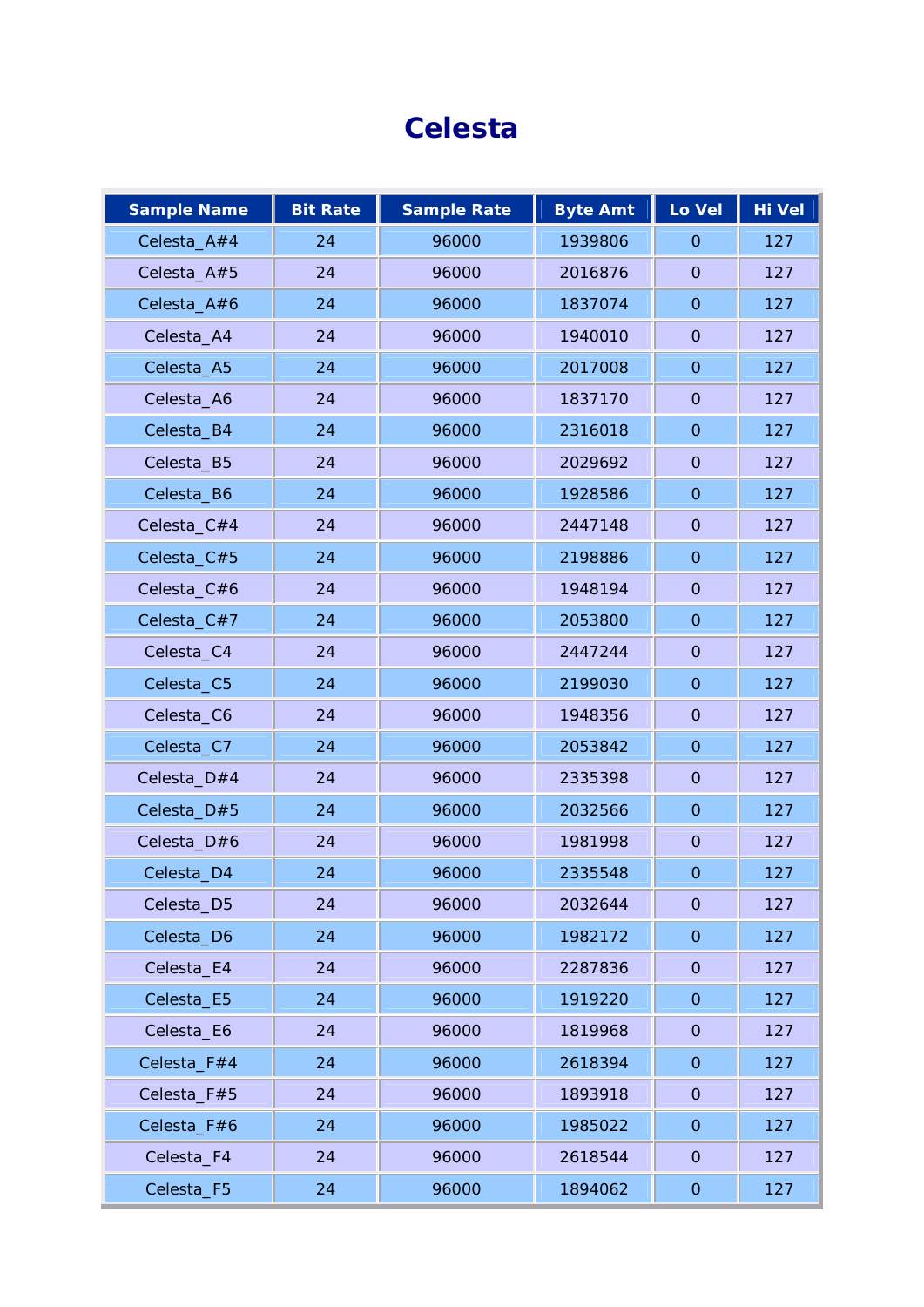| Celesta_F6                           | 24 | 96000 | 1985112 | $\Omega$ | 127 |
|--------------------------------------|----|-------|---------|----------|-----|
| Celesta_G#4                          | 24 | 96000 | 2211798 | $\Omega$ | 127 |
| Celesta <sub><math>-G#5</math></sub> | 24 | 96000 | 2072478 | $\Omega$ | 127 |
| Celesta_G#6                          | 24 | 96000 | 1833804 | $\Omega$ | 127 |
| Celesta <sub>C4</sub>                | 24 | 96000 | 2211960 | $\Omega$ | 127 |
| Celesta <sub>C</sub> G5              | 24 | 96000 | 2072610 | $\Omega$ | 127 |
| Celesta <sub>_G6</sub>               | 24 | 96000 | 1833876 | $\Omega$ | 127 |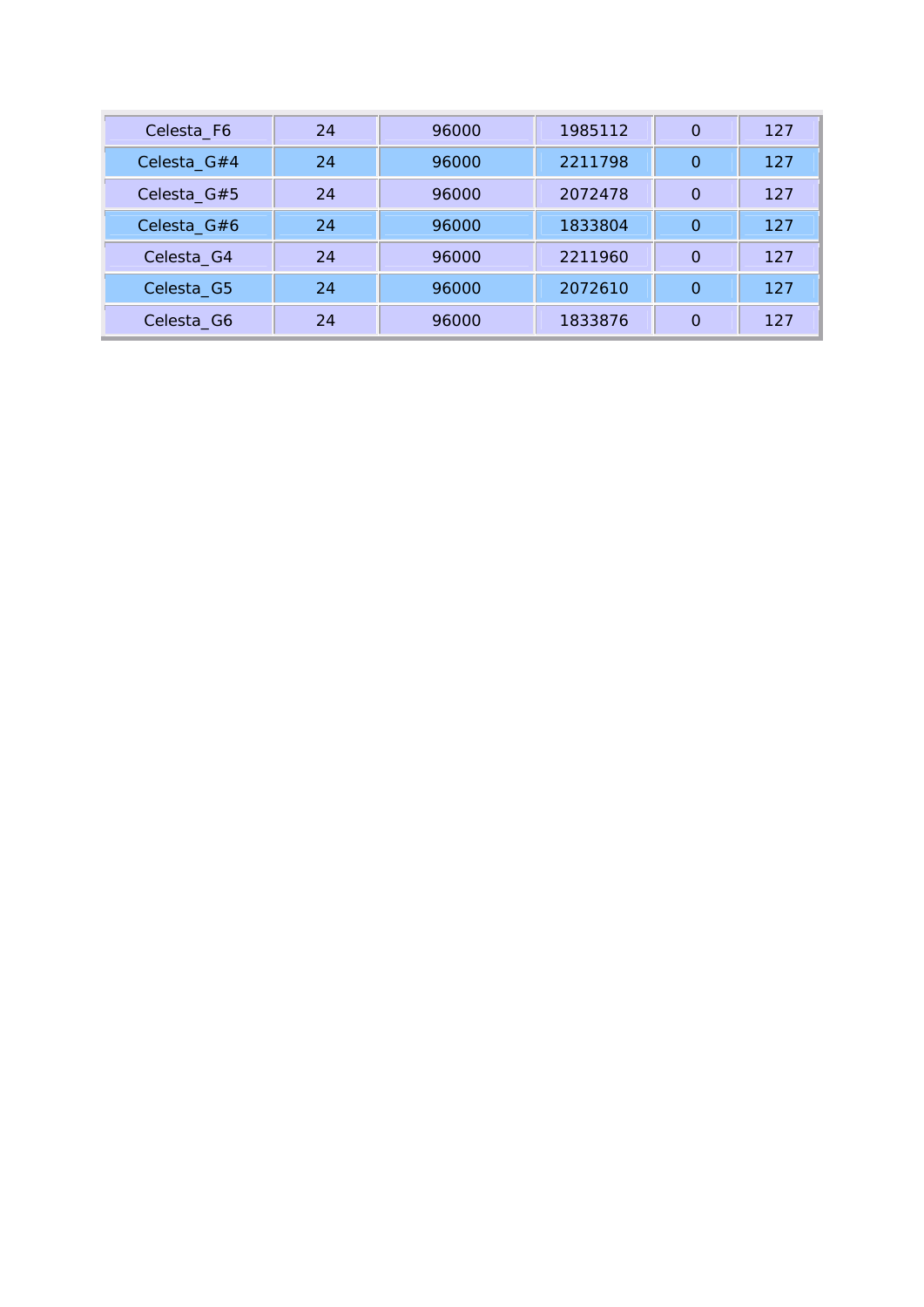# **Cymbal**

| <b>Sample Name</b> | <b>Bit Rate</b> | <b>Sample Rate</b> | <b>Byte Amt</b> | Lo Vel   | <b>Hi Vel</b> |
|--------------------|-----------------|--------------------|-----------------|----------|---------------|
| Cymbal_C#1         | 24              | 96000              | 1733856         | $\Omega$ | 127           |
| Cymbal_C1          | 24              | 96000              | 1996686         | $\Omega$ | 127           |
| Cymbal_ $D#1$      | 24              | 96000              | 1799136         | $\Omega$ | 127           |
| Cymbal_D1          | 24              | 96000              | 1722228         | $\Omega$ | 127           |
| Cymbal_E1          | 24              | 96000              | 1652394         | $\Omega$ | 127           |
| Cymbal_F#1         | 24              | 96000              | 1984080         | $\Omega$ | 127           |
| Cymbal_F1          | 24              | 96000              | 1771038         | $\Omega$ | 127           |
| Cymbal_G1          | 24              | 96000              | 1692750         | $\Omega$ | 127           |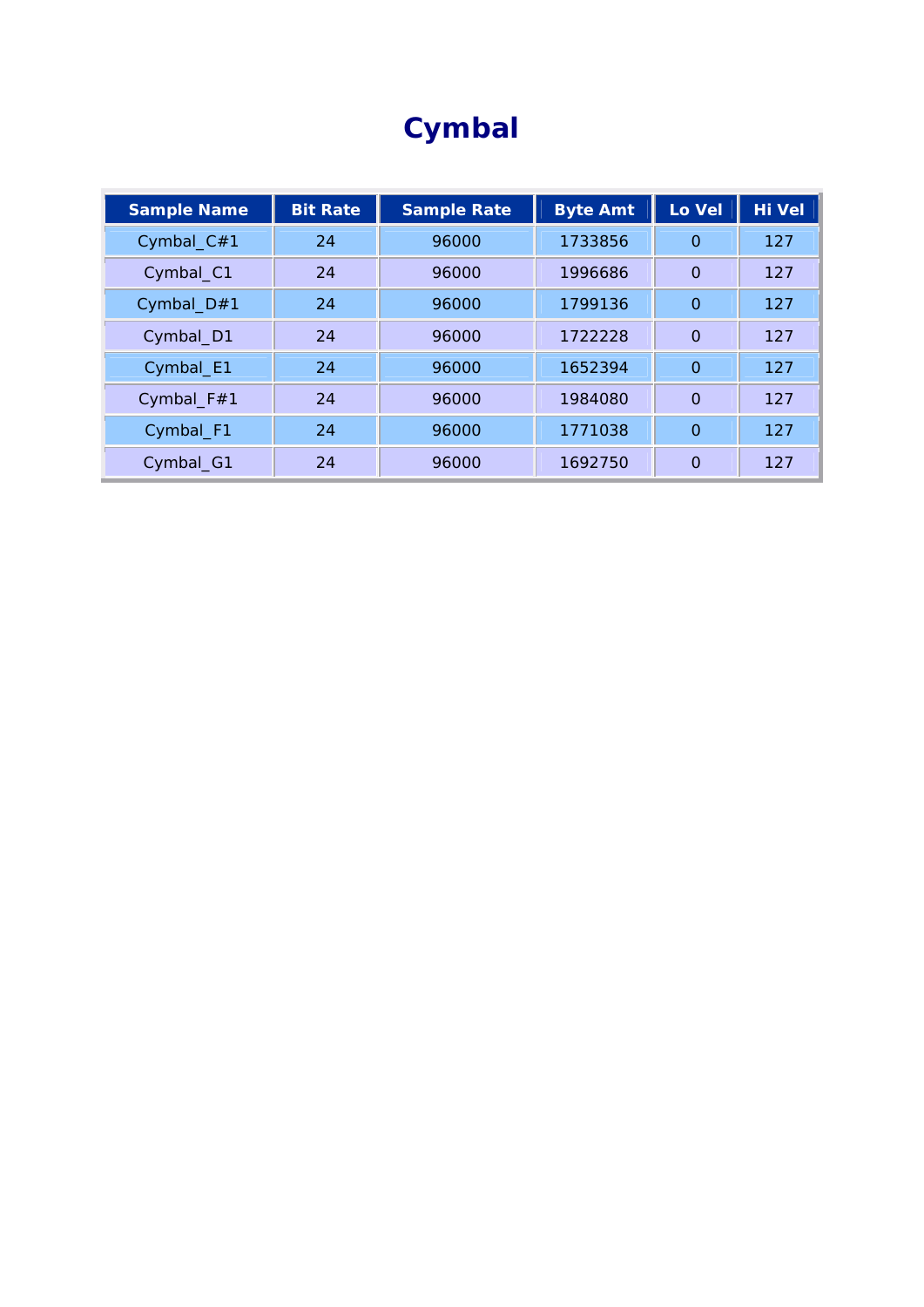## **Gong**

| <b>Sample Name</b> | <b>Bit Rate</b> | <b>Sample Rate</b> | <b>Byte Amt</b> | Lo Vel   | <b>Hi Vel</b> |
|--------------------|-----------------|--------------------|-----------------|----------|---------------|
| Gong_C#1           | 24              | 96000              | 3069498         | $\Omega$ | 127           |
| Gong_C1            | 24              | 96000              | 3192870         | $\Omega$ | 127           |
| Gong_D#1           | 24              | 96000              | 2909796         | $\Omega$ | 127           |
| Gong_D1            | 24              | 96000              | 2954478         | $\Omega$ | 127           |
| Gong_E1            | 24              | 96000              | 2598366         | $\Omega$ | 127           |
| Gong $_F$ #1       | 24              | 96000              | 3301818         | $\Omega$ | 127           |
| Gong_F1            | 24              | 96000              | 2810022         | $\Omega$ | 127           |
| Gong_G1            | 24              | 96000              | 2845362         | $\Omega$ | 127           |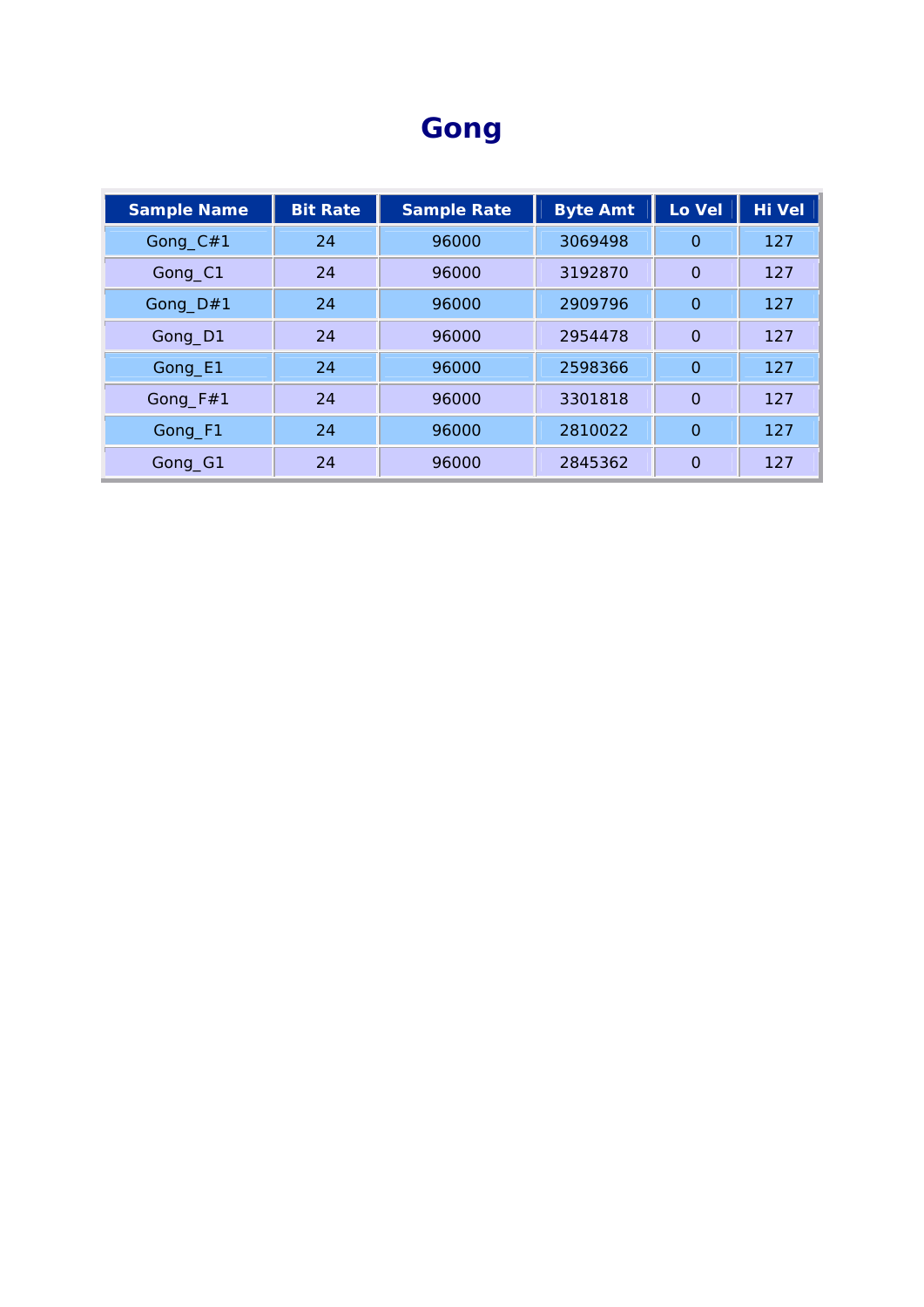# **Grand\_piano**

| <b>Sample Name</b> | <b>Bit Rate</b> | <b>Sample Rate</b> | <b>Byte Amt</b> | Lo Vel         | <b>Hi Vel</b> |
|--------------------|-----------------|--------------------|-----------------|----------------|---------------|
| Grand_piano_A#-1   | 24              | 96000              | 6912000         | $\Omega$       | 127           |
| Grand_piano_A#0    | 24              | 96000              | 6912000         | $\mathbf{O}$   | 127           |
| Grand_piano_A#1    | 24              | 96000              | 6912000         | $\mathbf{O}$   | 127           |
| Grand_piano_A#2    | 24              | 96000              | 6912000         | $\Omega$       | 127           |
| Grand_piano_A#3    | 24              | 96000              | 4942806         | $\Omega$       | 127           |
| Grand_piano_A#4    | 24              | 96000              | 4068672         | $\mathbf{O}$   | 127           |
| Grand_piano_A#5    | 24              | 96000              | 2735022         | $\mathbf{O}$   | 127           |
| Grand_piano_A#6    | 24              | 96000              | 2091318         | $\Omega$       | 127           |
| Grand_piano_A-1    | 24              | 96000              | 6912000         | $\overline{O}$ | 127           |
| Grand_piano_A0     | 24              | 96000              | 6912000         | $\mathbf{O}$   | 127           |
| Grand_piano_A1     | 24              | 96000              | 6912000         | $\mathbf{O}$   | 127           |
| Grand_piano_A2     | 24              | 96000              | 5881938         | $\overline{O}$ | 127           |
| Grand_piano_A3     | 24              | 96000              | 4893378         | $\overline{O}$ | 127           |
| Grand_piano_A4     | 24              | 96000              | 4052976         | $\Omega$       | 127           |
| Grand_piano_A5     | 24              | 96000              | 2652636         | $\Omega$       | 127           |
| Grand_piano_A6     | 24              | 96000              | 2397846         | $\mathbf{O}$   | 127           |
| Grand_piano_B-1    | 24              | 96000              | 6912000         | $\mathbf{O}$   | 127           |
| Grand_piano_B0     | 24              | 96000              | 6912000         | $\Omega$       | 127           |
| Grand_piano_B1     | 24              | 96000              | 6912000         | $\mathbf 0$    | 127           |
| Grand_piano_B2     | 24              | 96000              | 5667330         | $\mathbf{O}$   | 127           |
| Grand_piano_B3     | 24              | 96000              | 4893360         | $\mathbf 0$    | 127           |
| Grand_piano_B4     | 24              | 96000              | 3662934         | $\mathbf 0$    | 127           |
| Grand_piano_B5     | 24              | 96000              | 3113874         | $\mathbf 0$    | 127           |
| Grand_piano_B6     | 24              | 96000              | 2056710         | $\overline{O}$ | 127           |
| Grand_piano_C#0    | 24              | 96000              | 6912000         | $\mathbf 0$    | 127           |
| Grand_piano_C#1    | 24              | 96000              | 6912000         | $\overline{O}$ | 127           |
| Grand_piano_C#2    | 24              | 96000              | 6912000         | $\overline{O}$ | 127           |
| Grand_piano_C#3    | 24              | 96000              | 5222898         | $\overline{O}$ | 127           |
| Grand_piano_C#4    | 24              | 96000              | 4283766         | $\overline{O}$ | 127           |
| Grand_piano_C#5    | 24              | 96000              | 3723582         | $\overline{O}$ | 127           |
| Grand_piano_C#6    | 24              | 96000              | 2751498         | $\mathsf O$    | 127           |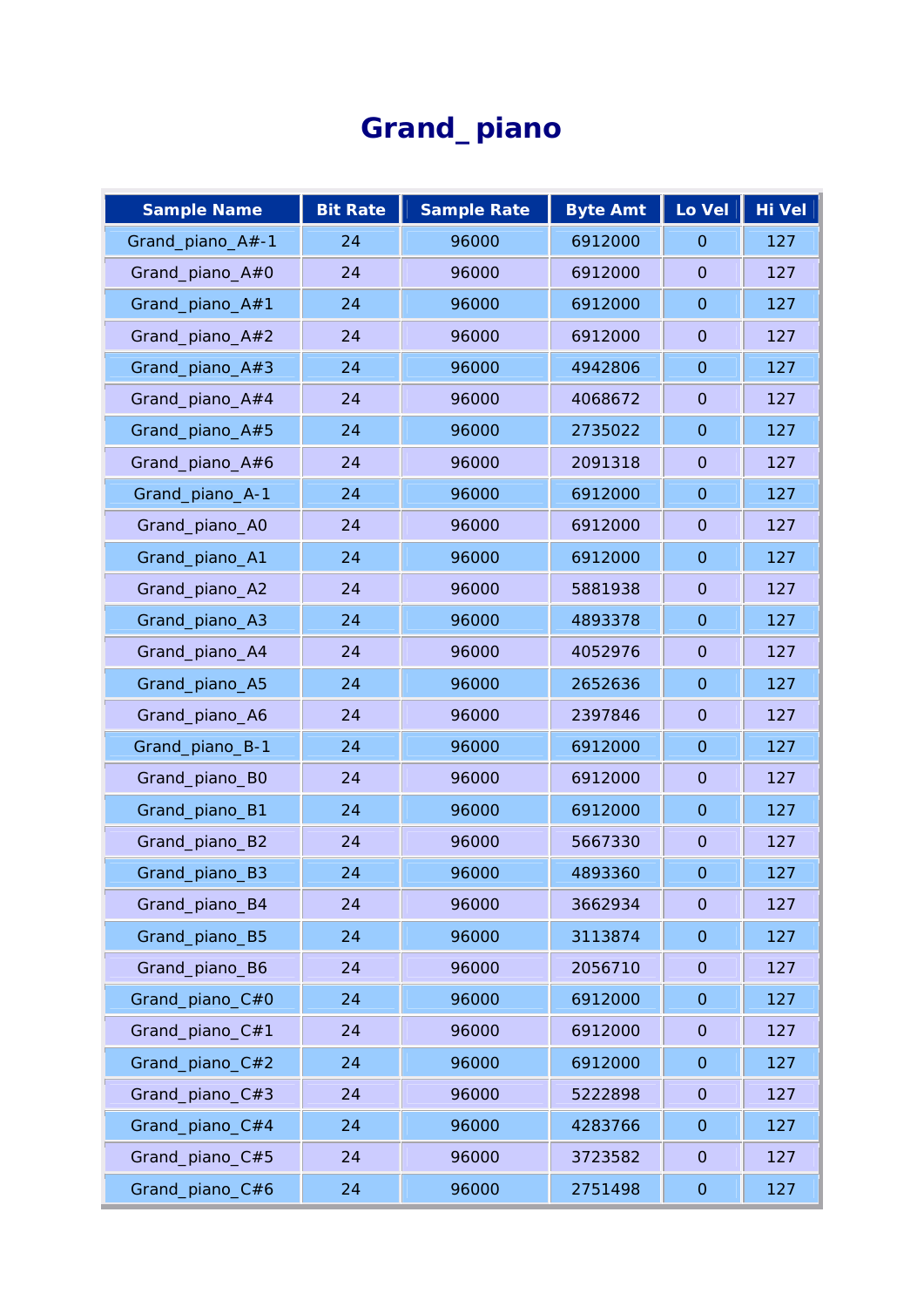| Grand_piano_CO  | 24 | 96000 | 6912000 | $\mathbf{O}$   | 127 |
|-----------------|----|-------|---------|----------------|-----|
| Grand_piano_C1  | 24 | 96000 | 6912000 | $\mathbf{O}$   | 127 |
| Grand_piano_C2  | 24 | 96000 | 6912000 | $\overline{O}$ | 127 |
| Grand_piano_C3  | 24 | 96000 | 5453082 | $\overline{O}$ | 127 |
| Grand_piano_C4  | 24 | 96000 | 4316658 | $\overline{O}$ | 127 |
| Grand_piano_C5  | 24 | 96000 | 3921288 | $\overline{O}$ | 127 |
| Grand_piano_C6  | 24 | 96000 | 2949210 | $\mathbf{O}$   | 127 |
| Grand_piano_C7  | 24 | 96000 | 2239614 | $\overline{O}$ | 127 |
| Grand_piano_D0  | 24 | 96000 | 6912000 | $\Omega$       | 127 |
| Grand_piano_D1  | 24 | 96000 | 6912000 | $\mathbf 0$    | 127 |
| Grand_piano_D2  | 24 | 96000 | 6912000 | $\mathbf 0$    | 127 |
| Grand_piano_D3  | 24 | 96000 | 5362938 | $\mathbf{O}$   | 127 |
| Grand_piano_D4  | 24 | 96000 | 4530906 | $\overline{0}$ | 127 |
| Grand_piano_D#0 | 24 | 96000 | 6912000 | $\mathbf 0$    | 127 |
| Grand_piano_D#1 | 24 | 96000 | 6912000 | $\overline{O}$ | 127 |
| Grand_piano_D#2 | 24 | 96000 | 6499788 | $\mathbf 0$    | 127 |
| Grand_piano_D#3 | 24 | 96000 | 5717172 | $\mathbf{O}$   | 127 |
| Grand_piano_D#4 | 24 | 96000 | 4159926 | $\mathbf 0$    | 127 |
| Grand_piano_D#5 | 24 | 96000 | 3369348 | $\overline{O}$ | 127 |
| Grand_piano_D#6 | 24 | 96000 | 2450742 | $\mathbf 0$    | 127 |
| Grand_piano_D5  | 24 | 96000 | 3490992 | $\mathbf{O}$   | 127 |
| Grand_piano_D6  | 24 | 96000 | 2973924 | $\mathbf 0$    | 127 |
| Grand_piano_E0  | 24 | 96000 | 6912000 | $\overline{O}$ | 127 |
| Grand_piano_E1  | 24 | 96000 | 6912000 | $\mathbf 0$    | 127 |
| Grand_piano_E2  | 24 | 96000 | 6912000 | $\overline{O}$ | 127 |
| Grand_piano_E3  | 24 | 96000 | 5816034 | $\overline{O}$ | 127 |
| Grand_piano_E4  | 24 | 96000 | 4242576 | $\overline{O}$ | 127 |
| Grand_piano_E5  | 24 | 96000 | 3921294 | $\mathbf 0$    | 127 |
| Grand_piano_E6  | 24 | 96000 | 2391444 | $\mathbf 0$    | 127 |
| Grand_piano_F#0 | 24 | 96000 | 6912000 | $\overline{O}$ | 127 |
| Grand_piano_F#1 | 24 | 96000 | 6613908 | $\mathbf 0$    | 127 |
| Grand_piano_F#2 | 24 | 96000 | 6912000 | $\overline{O}$ | 127 |
| Grand_piano_F#3 | 24 | 96000 | 6912000 | $\mathbf{O}$   | 127 |
| Grand_piano_F#4 | 24 | 96000 | 3863304 | $\mathbf 0$    | 127 |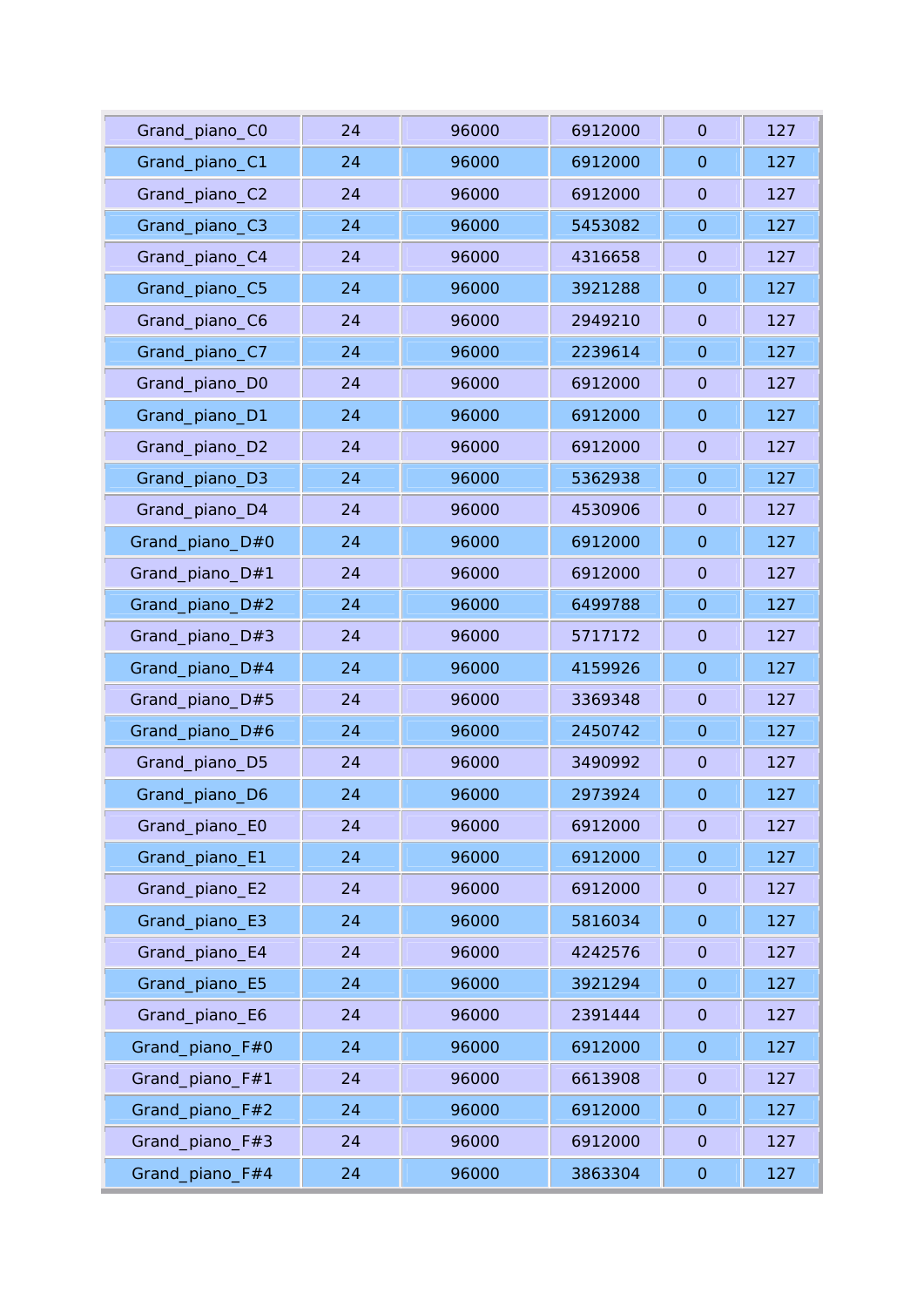| 24 | 96000 | 4020150 | $\overline{O}$ | 127 |
|----|-------|---------|----------------|-----|
| 24 | 96000 | 2510034 | $\mathbf{O}$   | 127 |
| 24 | 96000 | 6912000 | $\overline{O}$ | 127 |
| 24 | 96000 | 6912000 | $\overline{O}$ | 127 |
| 24 | 96000 | 6549216 | $\overline{O}$ | 127 |
| 24 | 96000 | 5783082 | $\overline{O}$ | 127 |
| 24 | 96000 | 4399008 | $\mathbf{O}$   | 127 |
| 24 | 96000 | 3855384 | $\overline{O}$ | 127 |
| 24 | 96000 | 2575914 | $\overline{0}$ | 127 |
| 24 | 96000 | 6912000 | $\overline{O}$ | 127 |
| 24 | 96000 | 6912000 | $\overline{O}$ | 127 |
| 24 | 96000 | 6442116 | $\overline{O}$ | 127 |
| 24 | 96000 | 5091084 | $\overline{0}$ | 127 |
| 24 | 96000 | 4349664 | $\overline{O}$ | 127 |
| 24 | 96000 | 3064536 | $\mathbf{O}$   | 127 |
| 24 | 96000 | 2602248 | $\overline{O}$ | 127 |
| 24 | 96000 | 6912000 | $\overline{0}$ | 127 |
| 24 | 96000 | 6912000 | $\overline{O}$ | 127 |
| 24 | 96000 | 6375822 | $\overline{O}$ | 127 |
| 24 | 96000 | 5313516 | $\overline{O}$ | 127 |
| 24 | 96000 | 4670952 | $\overline{O}$ | 127 |
| 24 | 96000 | 3064542 | $\mathbf 0$    | 127 |
| 24 | 96000 | 2891538 | $\overline{O}$ | 127 |
|    |       |         |                |     |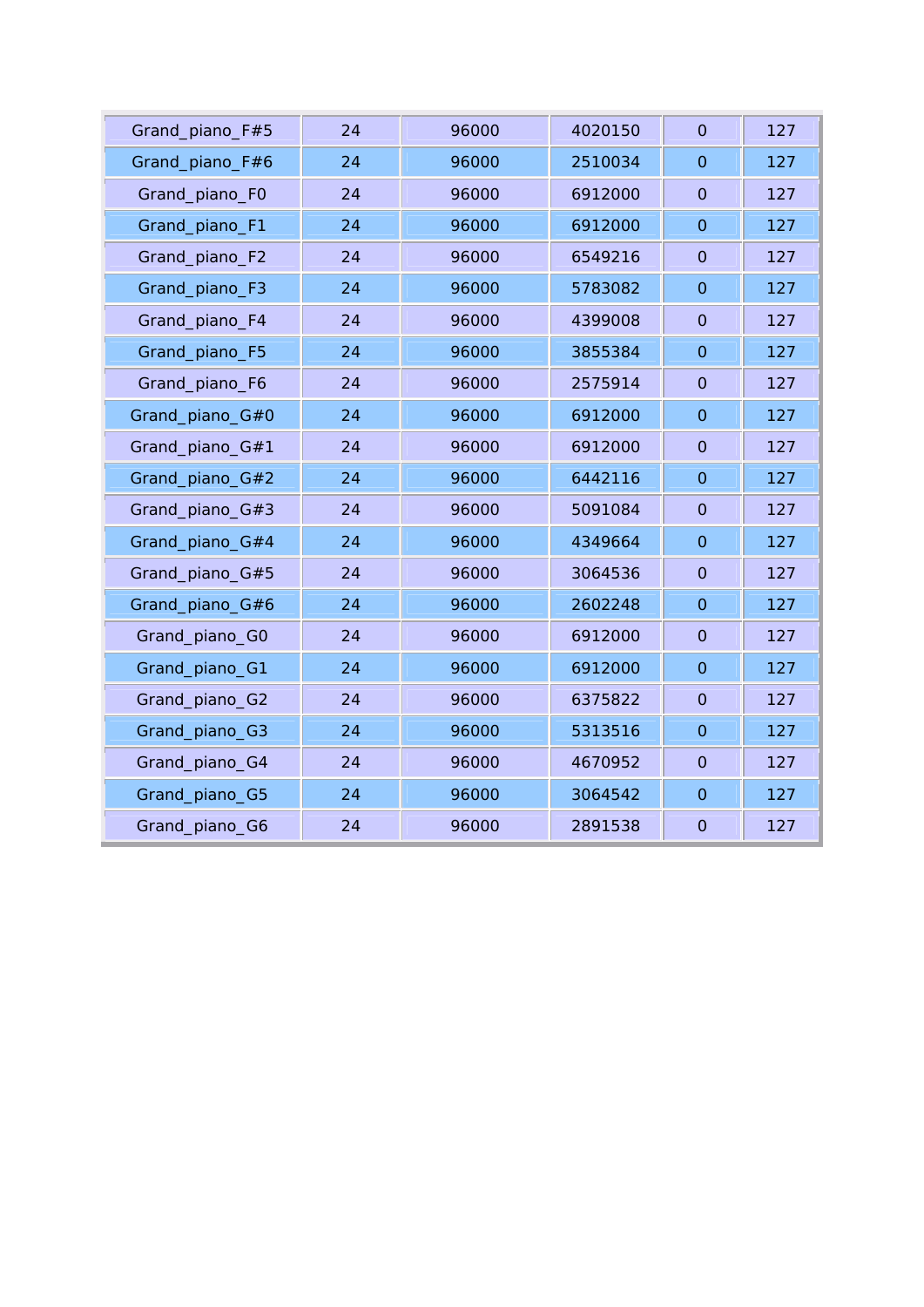# **Marimbaphone**

| <b>Sample Name</b> | <b>Bit Rate</b> | <b>Sample Rate</b> | <b>Byte Amt</b> | Lo Vel         | Hi Vel |
|--------------------|-----------------|--------------------|-----------------|----------------|--------|
| Marimbaphone_A#4   | 24              | 96000              | 1585134         | $\Omega$       | 127    |
| Marimbaphone_A#5   | 24              | 96000              | 1550478         | $\mathbf{O}$   | 127    |
| Marimbaphone_A#6   | 24              | 96000              | 1729848         | $\mathbf{O}$   | 127    |
| Marimbaphone_A4    | 24              | 96000              | 1585272         | $\mathbf{O}$   | 127    |
| Marimbaphone_A5    | 24              | 96000              | 1550568         | $\overline{O}$ | 127    |
| Marimbaphone_A6    | 24              | 96000              | 1729920         | $\mathbf{O}$   | 127    |
| Marimbaphone_B4    | 24              | 96000              | 1632864         | $\mathbf{O}$   | 127    |
| Marimbaphone_B5    | 24              | 96000              | 1469520         | $\mathbf{O}$   | 127    |
| Marimbaphone_B6    | 24              | 96000              | 1651728         | $\mathbf{O}$   | 127    |
| Marimbaphone_C#4   | 24              | 96000              | 1616886         | $\overline{O}$ | 127    |
| Marimbaphone_C#5   | 24              | 96000              | 1600920         | $\Omega$       | 127    |
| Marimbaphone_C#6   | 24              | 96000              | 1577292         | $\overline{O}$ | 127    |
| Marimbaphone_C#7   | 24              | 96000              | 1515078         | $\mathbf{O}$   | 127    |
| Marimbaphone_C4    | 24              | 96000              | 1617024         | $\mathbf{O}$   | 127    |
| Marimbaphone_C5    | 24              | 96000              | 1601010         | $\overline{O}$ | 127    |
| Marimbaphone_C6    | 24              | 96000              | 1577382         | $\mathbf{O}$   | 127    |
| Marimbaphone_C7    | 24              | 96000              | 1515186         | $\mathbf{O}$   | 127    |
| Marimbaphone_D#4   | 24              | 96000              | 1476270         | $\mathbf{O}$   | 127    |
| Marimbaphone_D#5   | 24              | 96000              | 1566774         | $\overline{O}$ | 127    |
| Marimbaphone_D#6   | 24              | 96000              | 1569330         | $\overline{O}$ | 127    |
| Marimbaphone_D4    | 24              | 96000              | 1476402         | $\Omega$       | 127    |
| Marimbaphone_D5    | 24              | 96000              | 1566918         | $\mathbf 0$    | 127    |
| Marimbaphone_D6    | 24              | 96000              | 1569414         | $\mathbf 0$    | 127    |
| Marimbaphone_E4    | 24              | 96000              | 1458432         | $\overline{O}$ | 127    |
| Marimbaphone_E5    | 24              | 96000              | 1693338         | $\Omega$       | 127    |
| Marimbaphone_E6    | 24              | 96000              | 1640742         | $\overline{O}$ | 127    |
| Marimbaphone_F#4   | 24              | 96000              | 1404144         | $\mathbf 0$    | 127    |
| Marimbaphone_F#5   | 24              | 96000              | 1586634         | $\mathbf 0$    | 127    |
| Marimbaphone_F#6   | 24              | 96000              | 1657548         | $\Omega$       | 127    |
| Marimbaphone_F4    | 24              | 96000              | 1404306         | $\mathbf 0$    | 127    |
| Marimbaphone_F5    | 24              | 96000              | 1586760         | $\mathbf 0$    | 127    |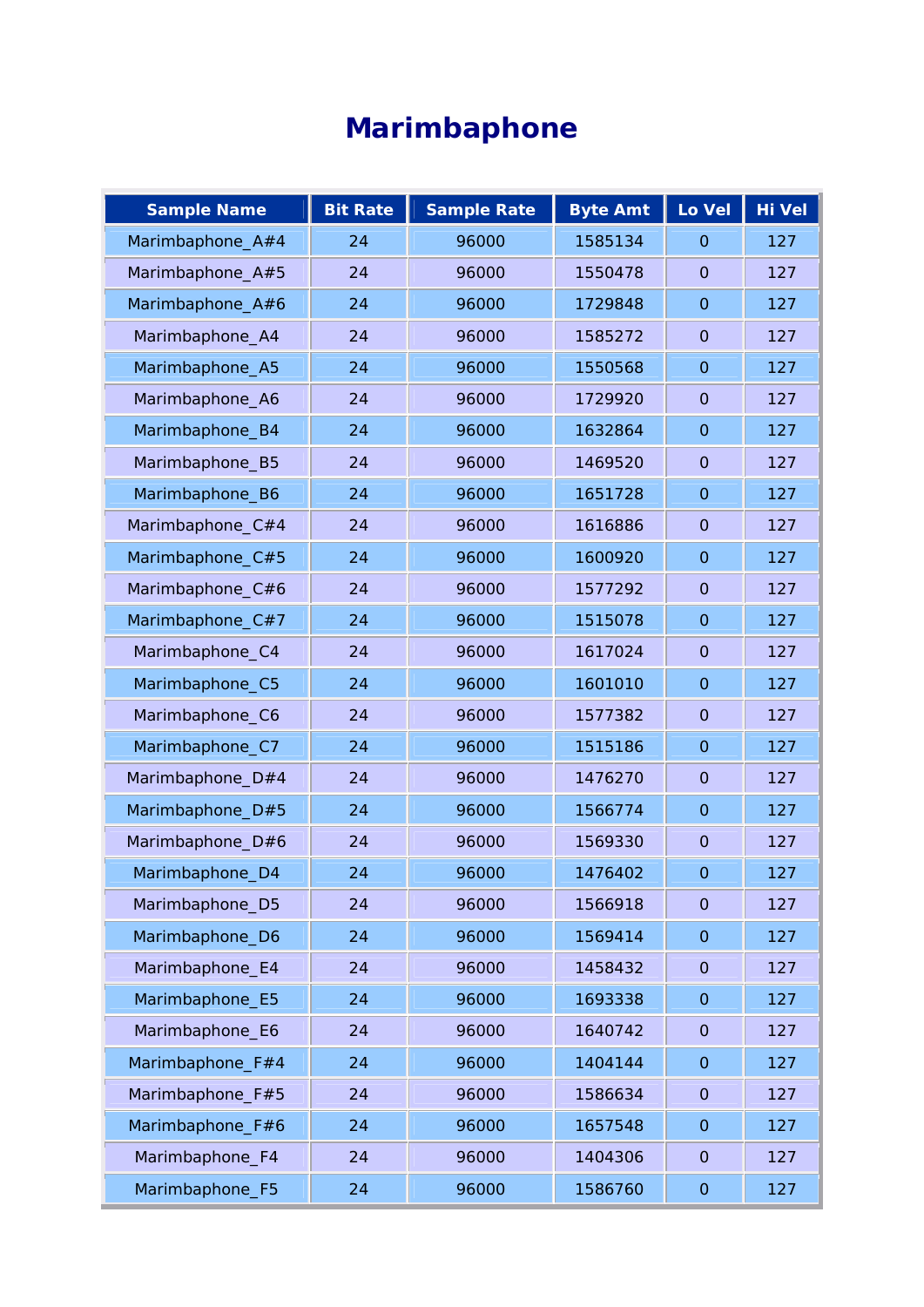| Marimbaphone_F6  | 24 | 96000 | 1657614 | $\Omega$ | 127 |
|------------------|----|-------|---------|----------|-----|
| Marimbaphone_G#4 | 24 | 96000 | 1530486 | O        | 127 |
| Marimbaphone_G#5 | 24 | 96000 | 1639380 | $\Omega$ | 127 |
| Marimbaphone_G#6 | 24 | 96000 | 1670340 | $\Omega$ | 127 |
| Marimbaphone_G4  | 24 | 96000 | 1530648 | $\Omega$ | 127 |
| Marimbaphone_G5  | 24 | 96000 | 1639446 | $\Omega$ | 127 |
| Marimbaphone_G6  | 24 | 96000 | 1670418 | $\Omega$ | 127 |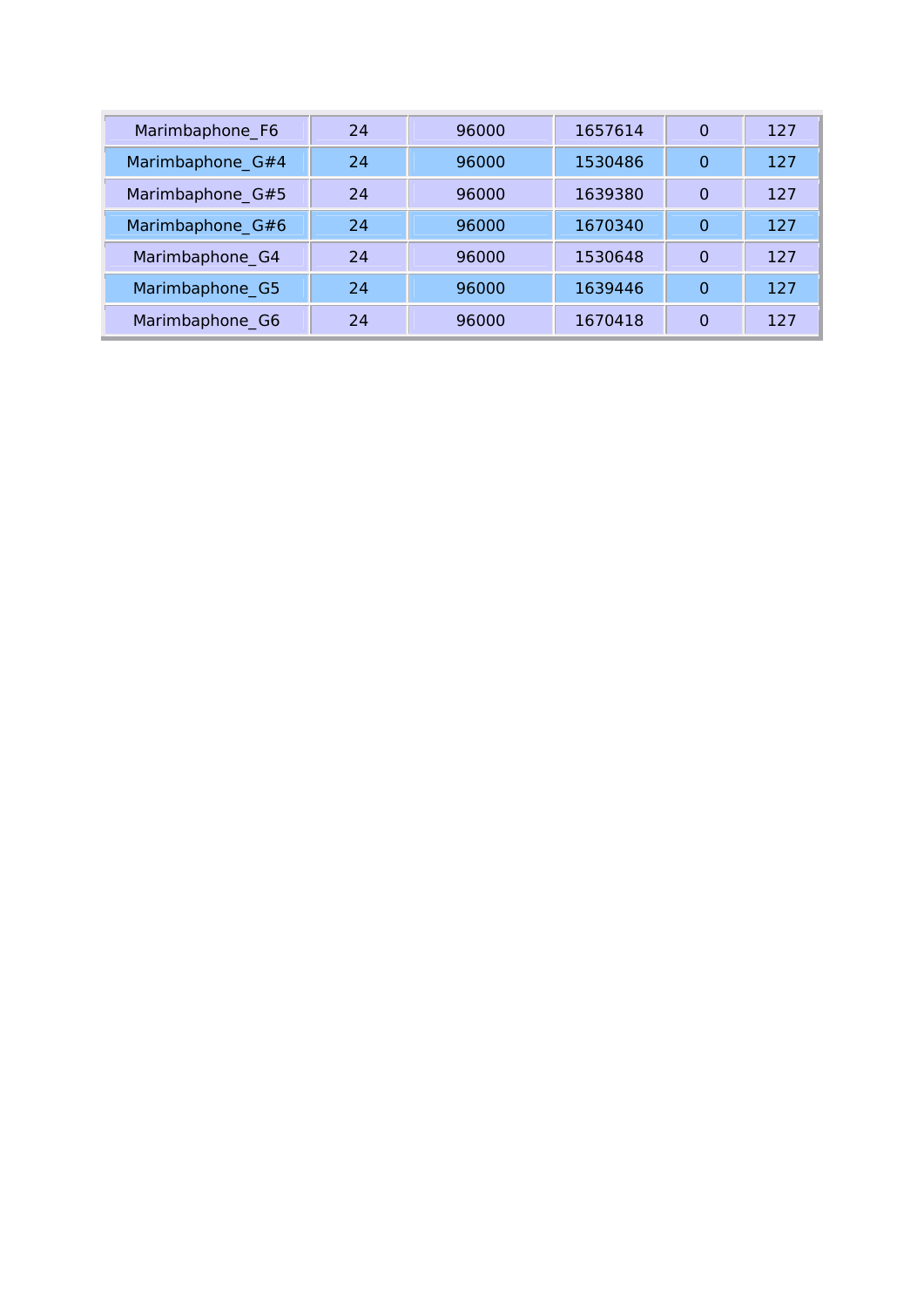#### **Snare**

| <b>Sample Name</b> | <b>Bit Rate</b> | <b>Sample Rate</b> | <b>Byte Amt</b> | Lo Vel         | Hi Vel |
|--------------------|-----------------|--------------------|-----------------|----------------|--------|
| Snare_A#1          | 24              | 96000              | 1649442         | $\mathbf{O}$   | 127    |
| Snare_A1           | 24              | 96000              | 1640298         | $\overline{O}$ | 127    |
| Snare_B1           | 24              | 96000              | 1893408         | $\mathbf 0$    | 127    |
| Snare_C#1          | 24              | 96000              | 1724292         | $\Omega$       | 127    |
| Snare_C#2          | 24              | 96000              | 1820226         | $\overline{O}$ | 127    |
| Snare_C1           | 24              | 96000              | 1634484         | $\overline{O}$ | 127    |
| Snare_C2           | 24              | 96000              | 1635738         | $\overline{O}$ | 127    |
| Snare_D#1          | 24              | 96000              | 1729086         | $\overline{O}$ | 127    |
| Snare_D1           | 24              | 96000              | 1670022         | $\mathbf 0$    | 127    |
| Snare_D2           | 24              | 96000              | 1620834         | $\overline{O}$ | 127    |
| Snare_E1           | 24              | 96000              | 1574484         | $\mathbf 0$    | 127    |
| Snare_F#1          | 24              | 96000              | 1726032         | $\overline{O}$ | 127    |
| Snare_F1           | 24              | 96000              | 1837482         | $\overline{O}$ | 127    |
| Snare_G#1          | 24              | 96000              | 1867302         | $\mathbf{O}$   | 127    |
| Snare_G1           | 24              | 96000              | 1929222         | $\mathbf 0$    | 127    |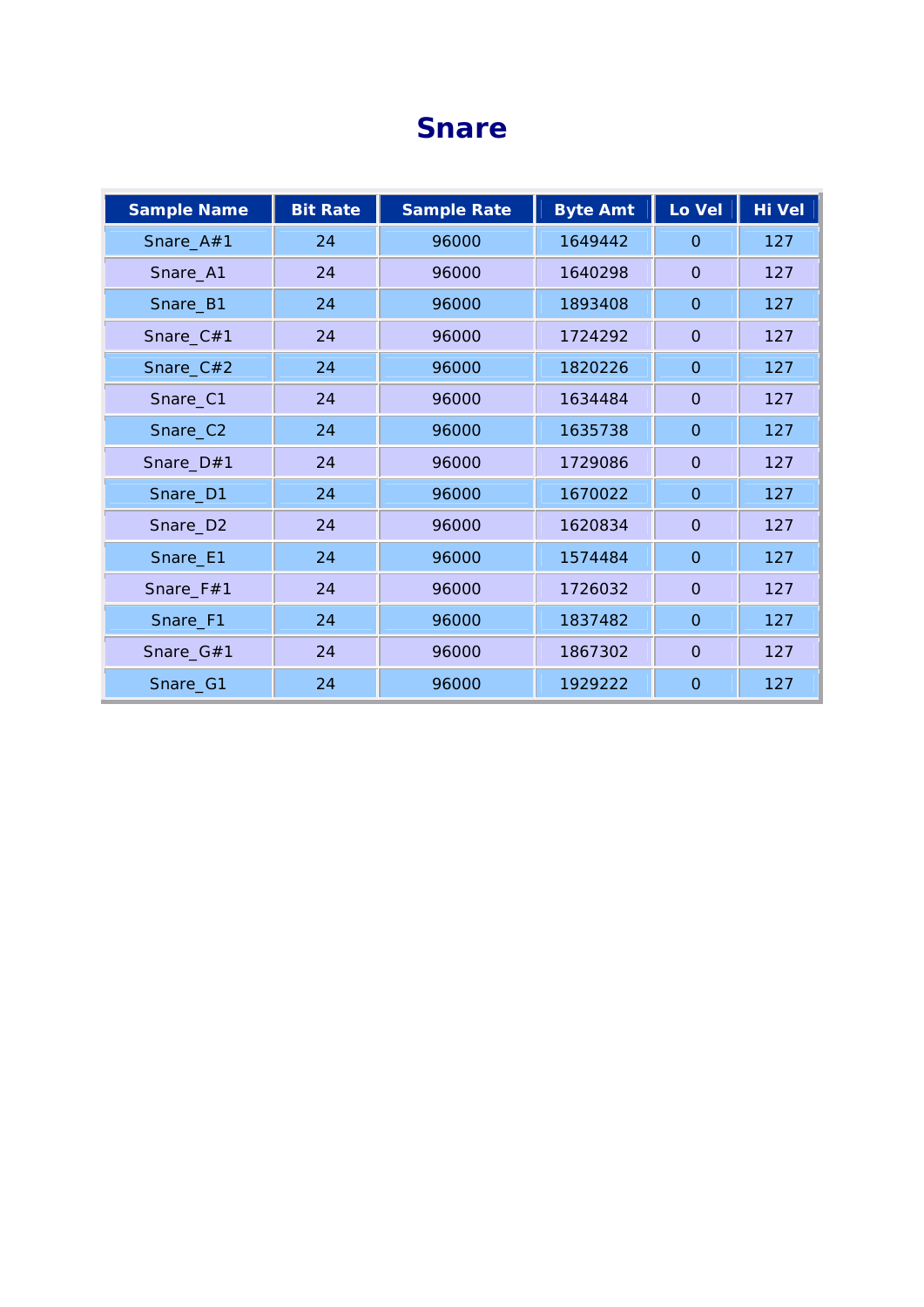## **Snare\_roll**

| <b>Sample Name</b> | <b>Bit Rate</b> | <b>Sample Rate</b> | <b>Byte Amt</b> | Lo Vel         | <b>Hi Vel</b> |
|--------------------|-----------------|--------------------|-----------------|----------------|---------------|
| Snare_roll_A#1     | 24              | 96000              | 6129960         | $\Omega$       | 127           |
| Snare_roll_A1      | 24              | 96000              | 6065478         | $\Omega$       | 127           |
| Snare_roll_B1      | 24              | 96000              | 6140526         | $\mathbf{O}$   | 127           |
| Snare_roll_C#1     | 24              | 96000              | 6174930         | $\Omega$       | 127           |
| Snare_roll_C#2     | 24              | 96000              | 5969244         | $\overline{O}$ | 127           |
| Snare_roll_C2      | 24              | 96000              | 5958822         | $\mathbf{O}$   | 127           |
| Snare_roll_D#1     | 24              | 96000              | 6073524         | $\Omega$       | 127           |
| Snare_roll_D#2     | 24              | 96000              | 6081414         | $\mathbf{O}$   | 127           |
| Snare_roll_D1      | 24              | 96000              | 5973618         | $\overline{O}$ | 127           |
| Snare_roll_D2      | 24              | 96000              | 5949498         | $\Omega$       | 127           |
| Snare_roll_E1      | 24              | 96000              | 6212820         | $\overline{O}$ | 127           |
| Snare_roll_F#1     | 24              | 96000              | 5870136         | $\Omega$       | 127           |
| Snare_roll_F1      | 24              | 96000              | 5931012         | $\mathbf{O}$   | 127           |
| Snare_roll_G#1     | 24              | 96000              | 6061524         | $\mathbf{O}$   | 127           |
| Snare_roll_G1      | 24              | 96000              | 5947158         | $\mathbf{O}$   | 127           |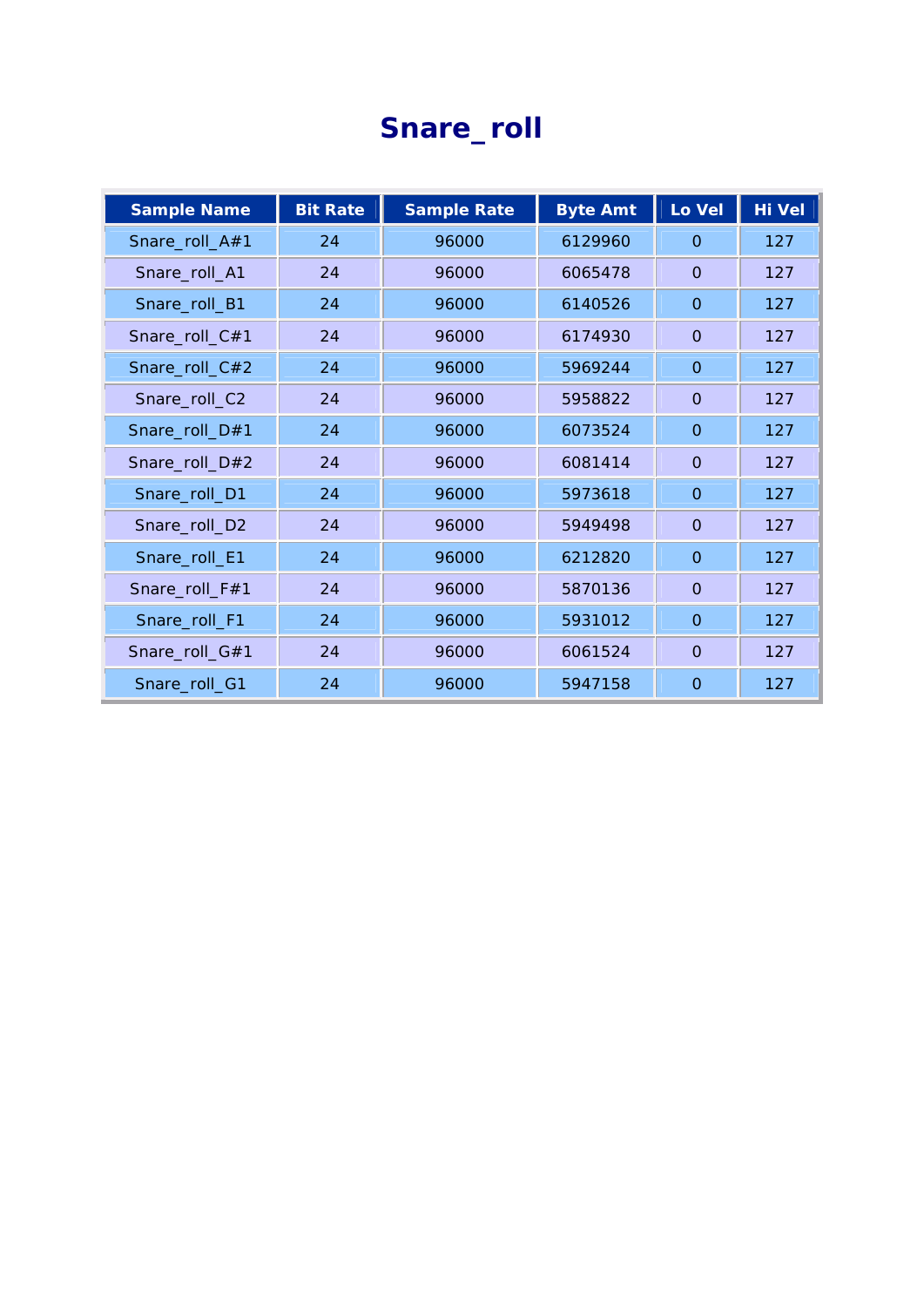## **Tambourine**

| <b>Sample Name</b> | <b>Bit Rate</b> | <b>Sample Rate</b> | <b>Byte Amt</b> | Lo Vel   | Hi Vel |
|--------------------|-----------------|--------------------|-----------------|----------|--------|
| Tambourine_C#1     | 24              | 96000              | 1344864         | $\Omega$ | 127    |
| Tambourine_C1      | 24              | 96000              | 1249560         | $\Omega$ | 127    |
| Tambourine_D#1     | 24              | 96000              | 1385436         | $\Omega$ | 127    |
| Tambourine_D1      | 24              | 96000              | 1644426         | $\Omega$ | 127    |
| Tambourine_E1      | 24              | 96000              | 1458696         | $\Omega$ | 127    |
| Tambourine_F#1     | 24              | 96000              | 1422708         | $\Omega$ | 127    |
| Tambourine_F1      | 24              | 96000              | 1677354         | $\Omega$ | 127    |
| Tambourine_G1      | 24              | 96000              | 1279350         | $\Omega$ | 127    |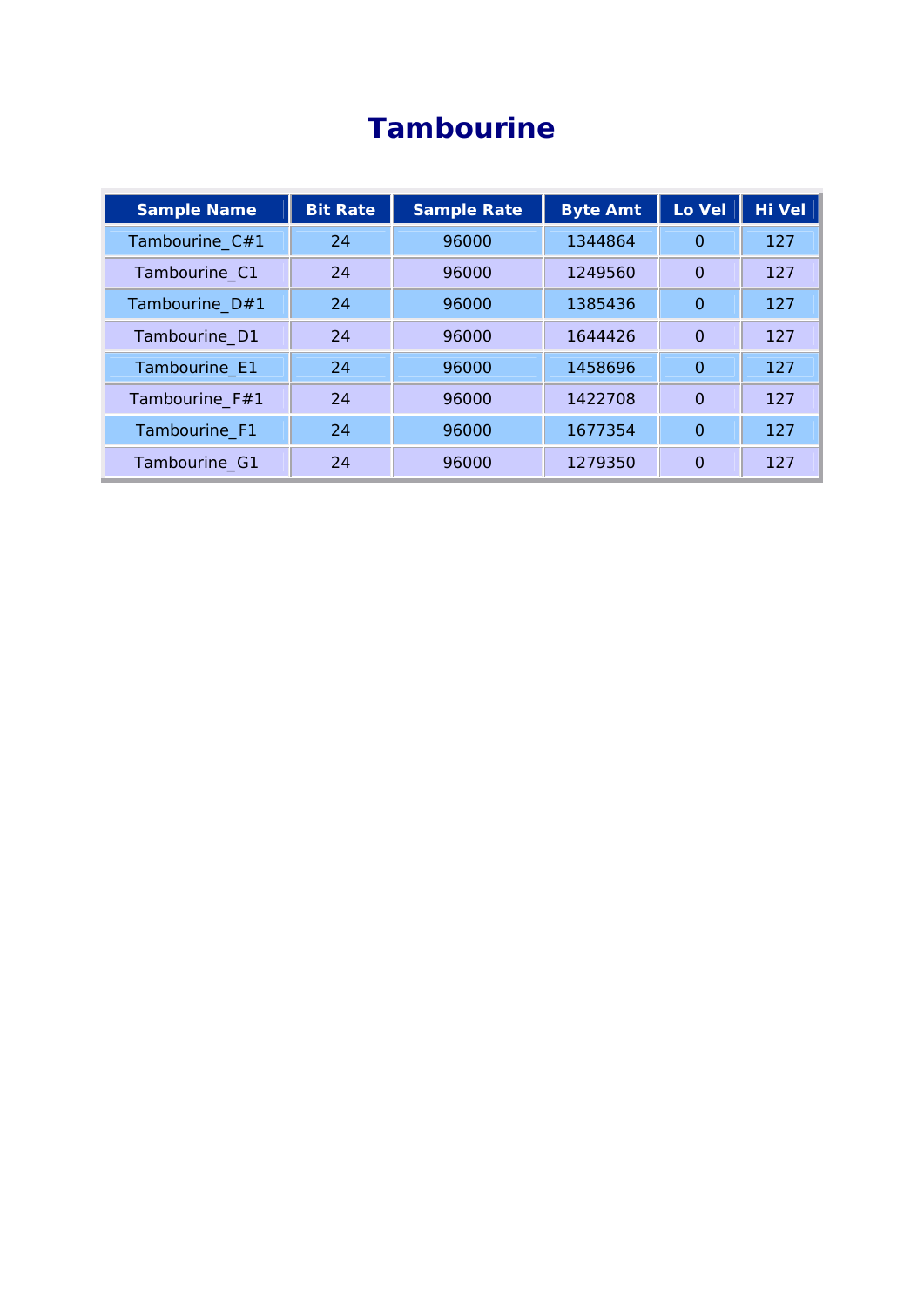## **Tamtam**

| <b>Sample Name</b> | <b>Bit Rate</b> | <b>Sample Rate</b> | <b>Byte Amt</b> | Lo Vel   | <b>Hi Vel</b> |
|--------------------|-----------------|--------------------|-----------------|----------|---------------|
| Tamtam_C#1         | 24              | 96000              | 5519964         | $\Omega$ | 127           |
| Tamtam_C1          | 24              | 96000              | 5689392         | $\Omega$ | 127           |
| Tamtam_D#1         | 24              | 96000              | 6468876         | $\Omega$ | 127           |
| Tamtam D1          | 24              | 96000              | 5293992         | $\Omega$ | 127           |
| Tamtam_E1          | 24              | 96000              | 5626950         | $\Omega$ | 127           |
| Tamtam_F#1         | 24              | 96000              | 5904684         | $\Omega$ | 127           |
| Tamtam_F1          | 24              | 96000              | 5599518         | $\Omega$ | 127           |
| Tamtam_G1          | 24              | 96000              | 5554224         | $\Omega$ | 127           |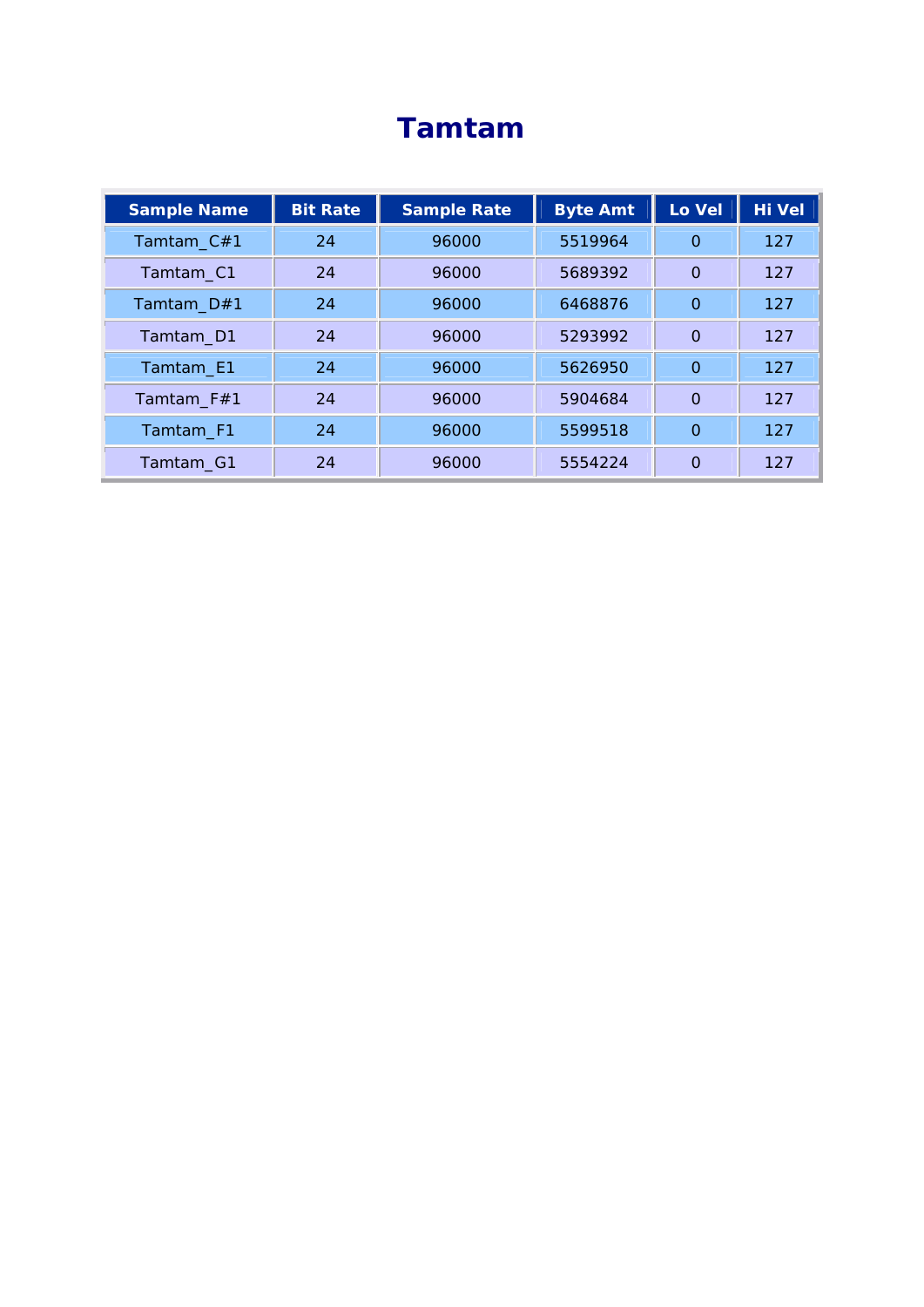# **Timpani**

| <b>Sample Name</b> | <b>Bit Rate</b> | <b>Sample Rate</b> | <b>Byte Amt</b> | Lo Vel         | Hi Vel |
|--------------------|-----------------|--------------------|-----------------|----------------|--------|
| Timpani_A#1        | 24              | 96000              | 2296476         | $\Omega$       | 127    |
| Timpani_A1         | 24              | 96000              | 2296770         | $\Omega$       | 127    |
| Timpani_B1         | 24              | 96000              | 2522844         | $\mathbf{O}$   | 127    |
| Timpani_C#2        | 24              | 96000              | 2293884         | $\overline{0}$ | 127    |
| Timpani_C2         | 24              | 96000              | 2294208         | $\mathbf{O}$   | 127    |
| Timpani_D#2        | 24              | 96000              | 2210538         | $\overline{0}$ | 127    |
| Timpani_D2         | 24              | 96000              | 2210892         | $\mathbf{O}$   | 127    |
| Timpani_E1         | 24              | 96000              | 2439354         | $\overline{O}$ | 127    |
| Timpani_E2         | 24              | 96000              | 2171694         | $\mathbf{O}$   | 127    |
| Timpani_F#1        | 24              | 96000              | 2111742         | $\overline{0}$ | 127    |
| Timpani_F1         | 24              | 96000              | 2112000         | $\mathbf{O}$   | 127    |
| Timpani_G#1        | 24              | 96000              | 2348604         | $\Omega$       | 127    |
| Timpani_G1         | 24              | 96000              | 2348946         | $\Omega$       | 127    |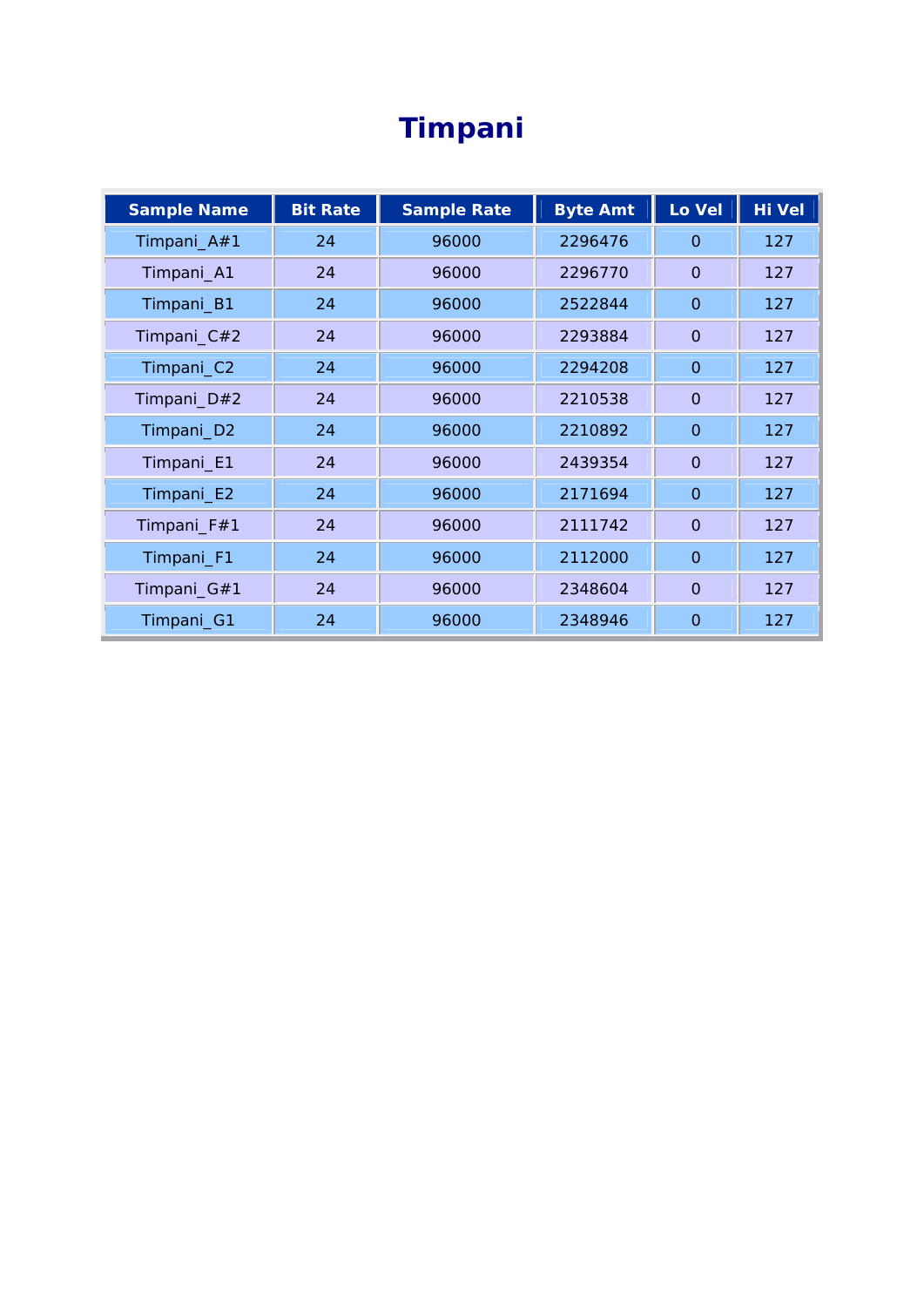# **Timpani\_ff**

| <b>Sample Name</b> | <b>Bit Rate</b> | <b>Sample Rate</b> | <b>Byte Amt</b> | Lo Vel              | <b>Hi Vel</b> |
|--------------------|-----------------|--------------------|-----------------|---------------------|---------------|
| Timpani_ff_A#2     | 24              | 96000              | 3456000         | $\mathbf{O}$        | 127           |
| Timpani_ff_A#3     | 24              | 96000              | 3456000         | $\overline{0}$      | 127           |
| Timpani_ff_A2      | 24              | 96000              | 3456000         | $\mathbf 0$         | 127           |
| Timpani_ff_A3      | 24              | 96000              | 3456000         | $\overline{0}$      | 127           |
| Timpani_ff_B2      | 24              | 96000              | 3456000         | $\mathbf{O}$        | 127           |
| Timpani_ff_B3      | 24              | 96000              | 3456000         | $\overline{0}$      | 127           |
| Timpani_ff_C#2     | 24              | 96000              | 3456000         | $\overline{O}$      | 127           |
| Timpani_ff_C#3     | 24              | 96000              | 3456000         | $\overline{0}$      | 127           |
| Timpani_ff_C2      | 24              | 96000              | 3456000         | $\mathbf 0$         | 127           |
| Timpani_ff_C3      | 24              | 96000              | 3456000         | $\mathbf{O}$        | 127           |
| Timpani_ff_C4      | 24              | 96000              | 3456000         | $\mathbf 0$         | 127           |
| Timpani_ff_D#2     | 24              | 96000              | 3456000         | $\mathbf{O}$        | 127           |
| Timpani_ff_D#3     | 24              | 96000              | 3456000         | $\overline{O}$      | 127           |
| Timpani_ff_D2      | 24              | 96000              | 3456000         | $\mathbf 0$         | 127           |
| Timpani_ff_D3      | 24              | 96000              | 3456000         | $\mathbf{O}$        | 127           |
| Timpani_ff_E2      | 24              | 96000              | 3456000         | $\overline{0}$      | 127           |
| Timpani_ff_E3      | 24              | 96000              | 3456000         | $\overline{O}$      | 127           |
| Timpani_ff_F#2     | 24              | 96000              | 3456000         | $\overline{0}$      | 127           |
| Timpani_ff_F#3     | 24              | 96000              | 3456000         | $\mathbf 0$         | 127           |
| Timpani_ff_F2      | 24              | 96000              | 3456000         | $\mathbf{O}$        | 127           |
| Timpani_ff_F3      | 24              | 96000              | 3456000         | $\mathbf 0$         | 127           |
| Timpani_ff_G#2     | 24              | 96000              | 3456000         | $\mathbf 0$         | 127           |
| Timpani_ff_G#3     | 24              | 96000              | 3456000         | $\mathbf 0$         | 127           |
| Timpani_ff_G2      | 24              | 96000              | 3456000         | $\mathbf 0$         | 127           |
| Timpani_ff_G3      | 24              | 96000              | 3456000         | $\mathsf{O}\xspace$ | 127           |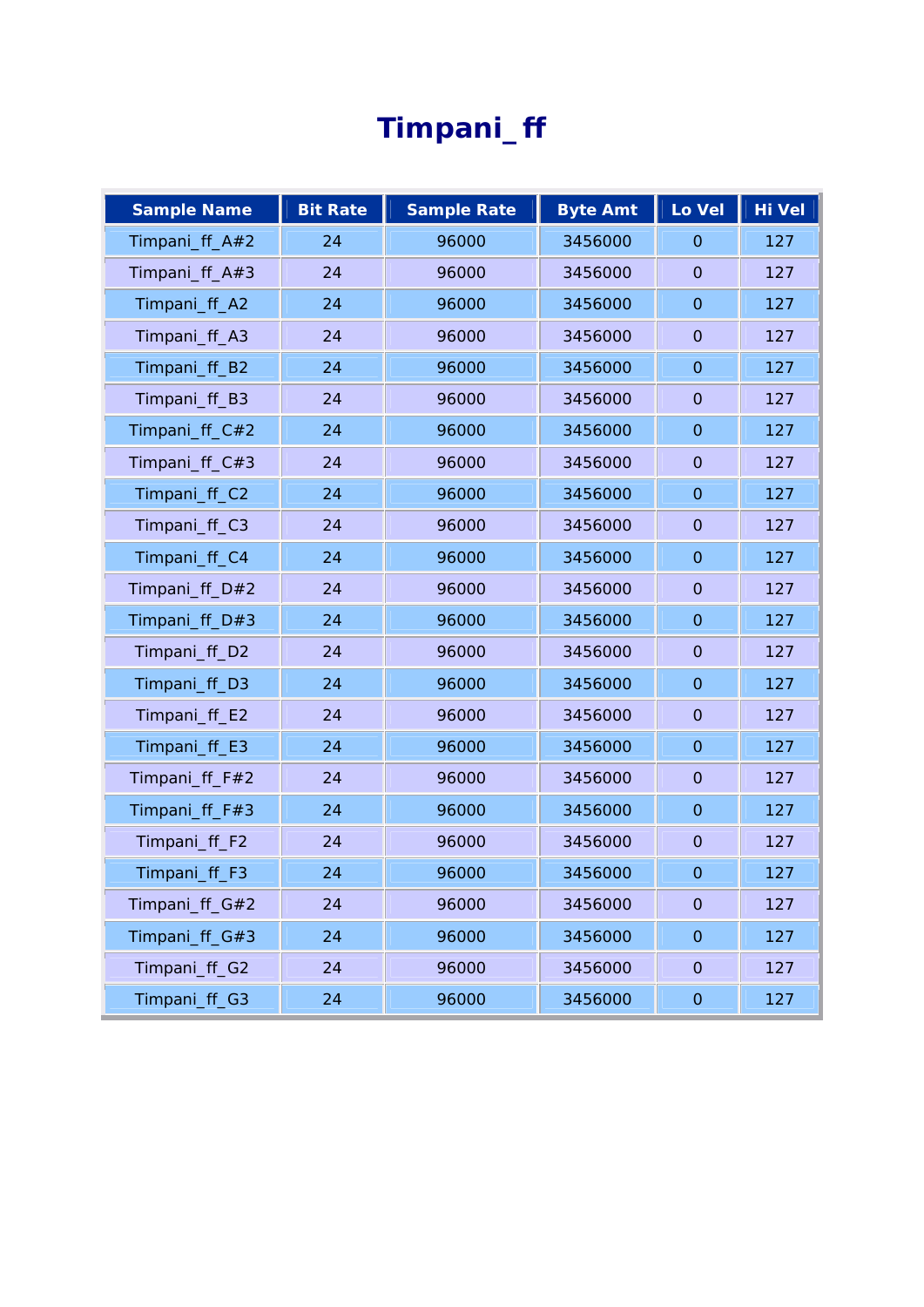# **Timpani\_Roll**

| <b>Sample Name</b> | <b>Byte Amt</b> | <b>Sample Rate</b> | <b>Byte Amt</b> | Lo Vel              | <b>Hi Vel</b> |
|--------------------|-----------------|--------------------|-----------------|---------------------|---------------|
| Timpani_Roll_A#1   | 24              | 96000              | 5760000         | $\mathbf{O}$        | 127           |
| Timpani_Roll_A#2   | 24              | 96000              | 5760000         | $\mathbf{O}$        | 127           |
| Timpani_Roll_A1    | 24              | 96000              | 5760000         | $\overline{O}$      | 127           |
| Timpani_Roll_A2    | 24              | 96000              | 5760000         | $\overline{0}$      | 127           |
| Timpani_Roll_B1    | 24              | 96000              | 5760000         | $\mathbf{O}$        | 127           |
| Timpani_Roll_B2    | 24              | 96000              | 5760000         | $\mathbf{O}$        | 127           |
| Timpani_Roll_C#1   | 24              | 96000              | 5760000         | $\overline{O}$      | 127           |
| Timpani_Roll_C#2   | 24              | 96000              | 5760000         | $\mathbf{O}$        | 127           |
| Timpani_Roll_C1    | 24              | 96000              | 5760000         | $\overline{O}$      | 127           |
| Timpani_Roll_C2    | 24              | 96000              | 5760000         | $\mathbf{O}$        | 127           |
| Timpani_Roll_C3    | 24              | 96000              | 5760000         | $\mathbf{O}$        | 127           |
| Timpani_Roll_D#1   | 24              | 96000              | 5760000         | $\mathbf{O}$        | 127           |
| Timpani_Roll_D#2   | 24              | 96000              | 5760000         | $\overline{O}$      | 127           |
| Timpani_Roll_D1    | 24              | 96000              | 5760000         | $\mathsf{O}\xspace$ | 127           |
| Timpani_Roll_D2    | 24              | 96000              | 5760000         | $\Omega$            | 127           |
| Timpani_Roll_E1    | 24              | 96000              | 5760000         | $\overline{0}$      | 127           |
| Timpani_Roll_E2    | 24              | 96000              | 5760000         | $\mathsf{O}\xspace$ | 127           |
| Timpani_Roll_F#1   | 24              | 96000              | 5760000         | $\mathbf{O}$        | 127           |
| Timpani_Roll_F#2   | 24              | 96000              | 5760000         | $\mathbf 0$         | 127           |
| Timpani_Roll_F1    | 24              | 96000              | 5760000         | $\mathbf{O}$        | 127           |
| Timpani_Roll_F2    | 24              | 96000              | 5760000         | $\mathbf 0$         | 127           |
| Timpani_Roll_G#1   | 24              | 96000              | 5760000         | $\overline{O}$      | 127           |
| Timpani_Roll_G#2   | 24              | 96000              | 5760000         | $\overline{O}$      | 127           |
| Timpani_Roll_G1    | 24              | 96000              | 5760000         | $\mathbf 0$         | 127           |
| Timpani_Roll_G2    | 24              | 96000              | 5760000         | $\mathsf O$         | 127           |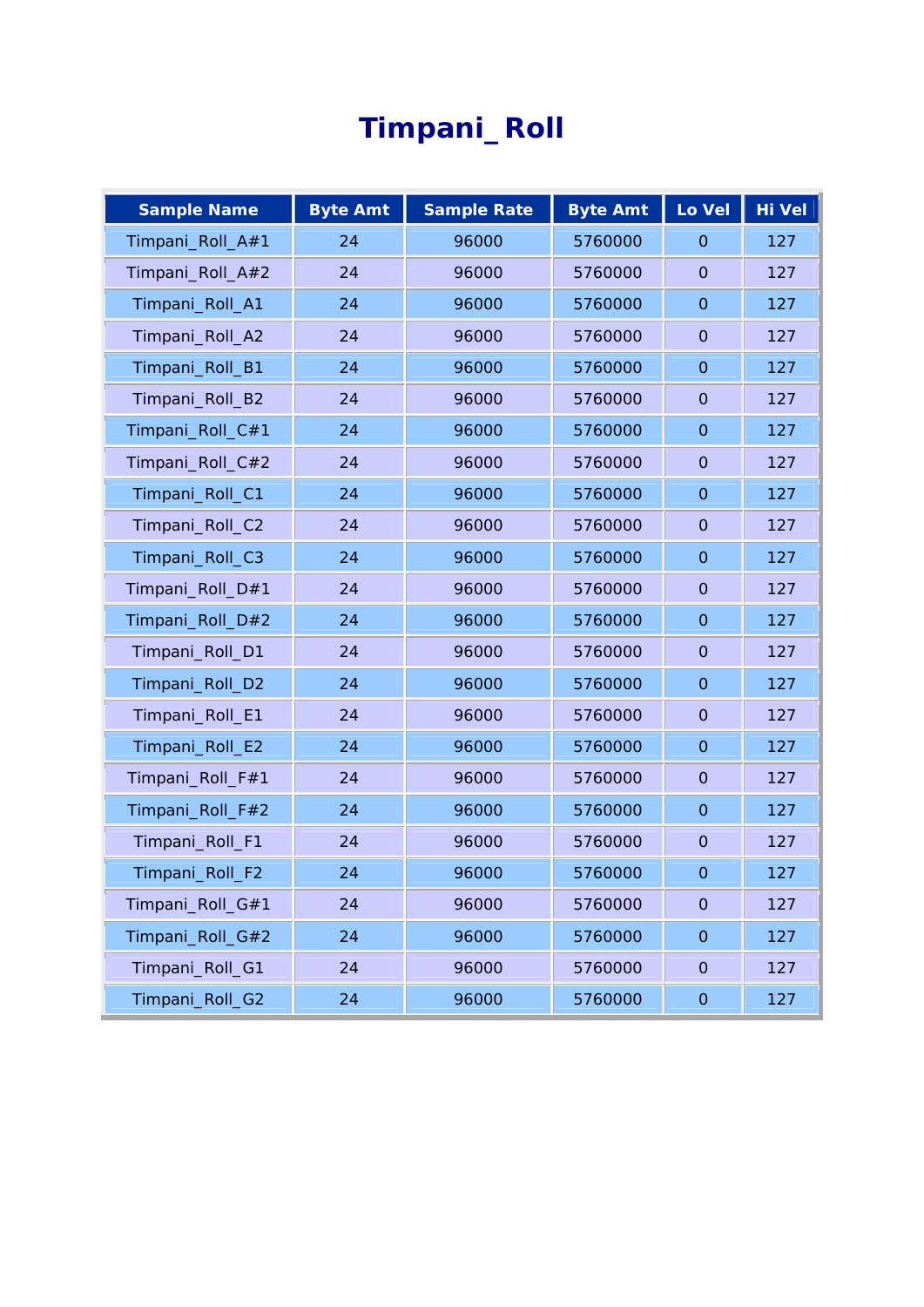# **Vibraphone**

| <b>Sample Name</b> | <b>Bit Rate</b> | <b>Sample Rate</b> | <b>Byte Amt</b> | Lo Vel              | Hi Vel |
|--------------------|-----------------|--------------------|-----------------|---------------------|--------|
| Vibraphone_A#3     | 24              | 96000              | 3647028         | $\Omega$            | 127    |
| Vibraphone_A#4     | 24              | 96000              | 2507640         | $\overline{O}$      | 127    |
| Vibraphone_A#5     | 24              | 96000              | 2082552         | $\overline{O}$      | 127    |
| Vibraphone_A#6     | 24              | 96000              | 1712136         | $\overline{O}$      | 127    |
| Vibraphone_A3      | 24              | 96000              | 3647064         | $\mathbf{O}$        | 127    |
| Vibraphone_A4      | 24              | 96000              | 2507694         | $\overline{O}$      | 127    |
| Vibraphone_A5      | 24              | 96000              | 2082618         | $\mathsf{O}\xspace$ | 127    |
| Vibraphone_A6      | 24              | 96000              | 1712196         | $\mathbf{O}$        | 127    |
| Vibraphone_B3      | 24              | 96000              | 3425466         | $\overline{O}$      | 127    |
| Vibraphone_B4      | 24              | 96000              | 2977860         | $\mathsf{O}\xspace$ | 127    |
| Vibraphone_B5      | 24              | 96000              | 2109810         | $\overline{O}$      | 127    |
| Vibraphone_B6      | 24              | 96000              | 1911276         | $\mathbf 0$         | 127    |
| Vibraphone_C#3     | 24              | 96000              | 4490592         | $\overline{O}$      | 127    |
| Vibraphone_C#4     | 24              | 96000              | 3191280         | $\mathbf{O}$        | 127    |
| Vibraphone_C#5     | 24              | 96000              | 2582814         | $\overline{O}$      | 127    |
| Vibraphone_C#6     | 24              | 96000              | 1978902         | $\overline{O}$      | 127    |
| Vibraphone_C#7     | 24              | 96000              | 1820412         | $\mathsf{O}\xspace$ | 127    |
| Vibraphone_C3      | 24              | 96000              | 4490688         | $\mathbf{O}$        | 127    |
| Vibraphone_C4      | 24              | 96000              | 3191346         | $\mathbf 0$         | 127    |
| Vibraphone_C5      | 24              | 96000              | 2582874         | $\overline{O}$      | 127    |
| Vibraphone_C6      | 24              | 96000              | 1978962         | $\mathbf 0$         | 127    |
| Vibraphone_C7      | 24              | 96000              | 1820502         | $\mathsf{O}\xspace$ | 127    |
| Vibraphone_D#3     | 24              | 96000              | 3447384         | $\overline{O}$      | 127    |
| Vibraphone_D#4     | 24              | 96000              | 3299742         | $\mathsf{O}\xspace$ | 127    |
| Vibraphone_D#5     | 24              | 96000              | 2507712         | $\mathsf{O}\xspace$ | 127    |
| Vibraphone_D#6     | 24              | 96000              | 2255550         | $\overline{O}$      | 127    |
| Vibraphone_D3      | 24              | 96000              | 3447498         | $\mathsf{O}\xspace$ | 127    |
| Vibraphone_D4      | 24              | 96000              | 3299898         | $\mathbf{O}$        | 127    |
| Vibraphone_D5      | 24              | 96000              | 2507784         | $\mathsf{O}\xspace$ | 127    |
| Vibraphone_D6      | 24              | 96000              | 2255610         | $\mathsf{O}\xspace$ | 127    |
| Vibraphone_E3      | 24              | 96000              | 3655734         | $\mathsf{O}\xspace$ | 127    |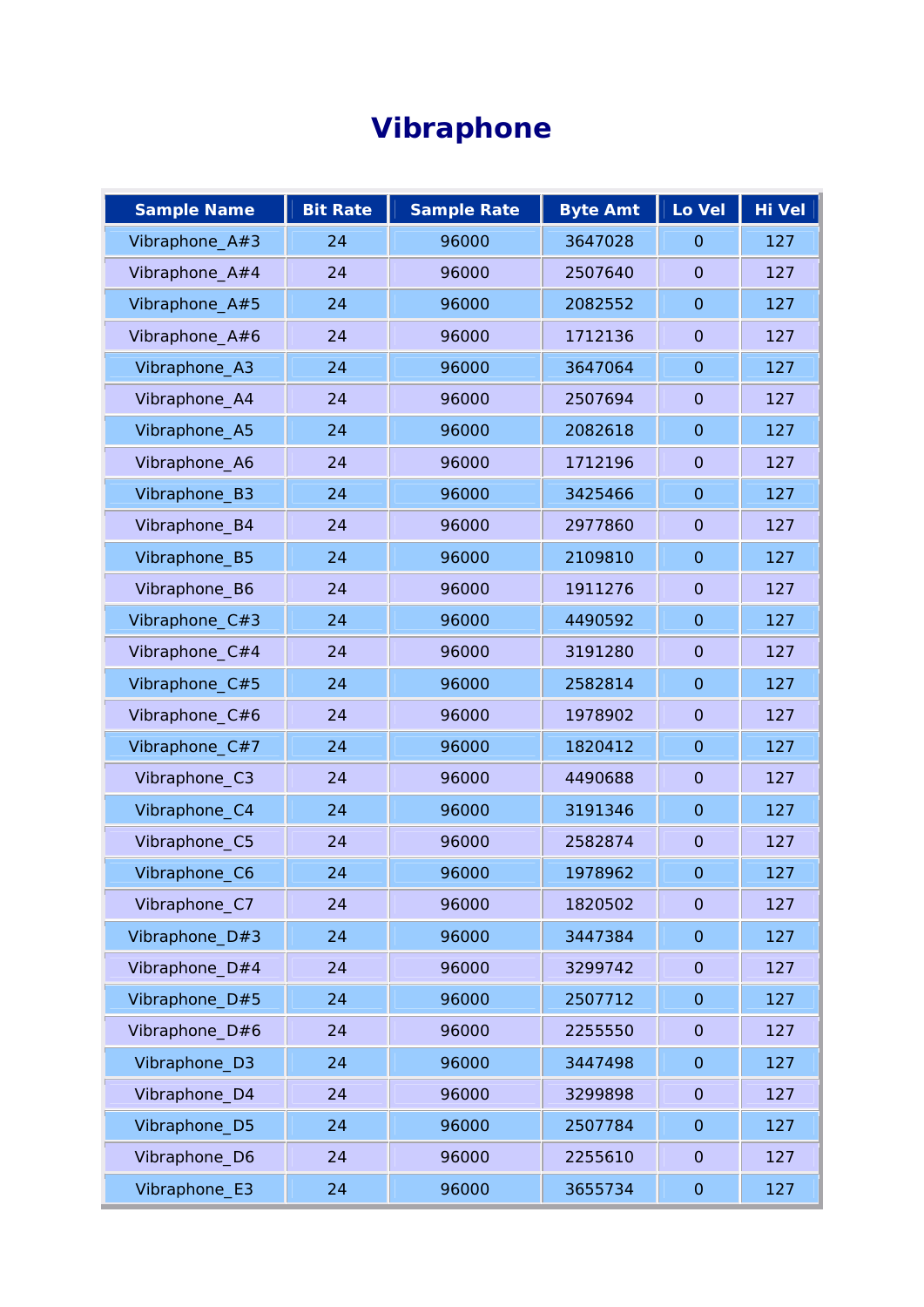| Vibraphone_E4  | 24 | 96000 | 3122196 | $\Omega$       | 127 |
|----------------|----|-------|---------|----------------|-----|
| Vibraphone_E5  | 24 | 96000 | 2129622 | $\Omega$       | 127 |
| Vibraphone_E6  | 24 | 96000 | 2031324 | $\overline{O}$ | 127 |
| Vibraphone_F#3 | 24 | 96000 | 3806976 | $\overline{O}$ | 127 |
| Vibraphone_F#4 | 24 | 96000 | 2972886 | $\overline{O}$ | 127 |
| Vibraphone_F#5 | 24 | 96000 | 2374080 | $\overline{O}$ | 127 |
| Vibraphone_F#6 | 24 | 96000 | 2128242 | $\overline{O}$ | 127 |
| Vibraphone_F3  | 24 | 96000 | 3807012 | $\overline{O}$ | 127 |
| Vibraphone_F4  | 24 | 96000 | 2972922 | $\Omega$       | 127 |
| Vibraphone_F5  | 24 | 96000 | 2374128 | $\overline{O}$ | 127 |
| Vibraphone_F6  | 24 | 96000 | 2128314 | $\overline{O}$ | 127 |
| Vibraphone_G#3 | 24 | 96000 | 3574482 | $\overline{O}$ | 127 |
| Vibraphone_G#4 | 24 | 96000 | 2814948 | $\overline{O}$ | 127 |
| Vibraphone_G#5 | 24 | 96000 | 2399250 | $\overline{O}$ | 127 |
| Vibraphone_G#6 | 24 | 96000 | 1838820 | $\overline{O}$ | 127 |
| Vibraphone_G3  | 24 | 96000 | 3574560 | $\overline{O}$ | 127 |
| Vibraphone_G4  | 24 | 96000 | 2814984 | $\overline{O}$ | 127 |
| Vibraphone_G5  | 24 | 96000 | 2399322 | $\overline{O}$ | 127 |
| Vibraphone_G6  | 24 | 96000 | 1838916 | $\overline{O}$ | 127 |